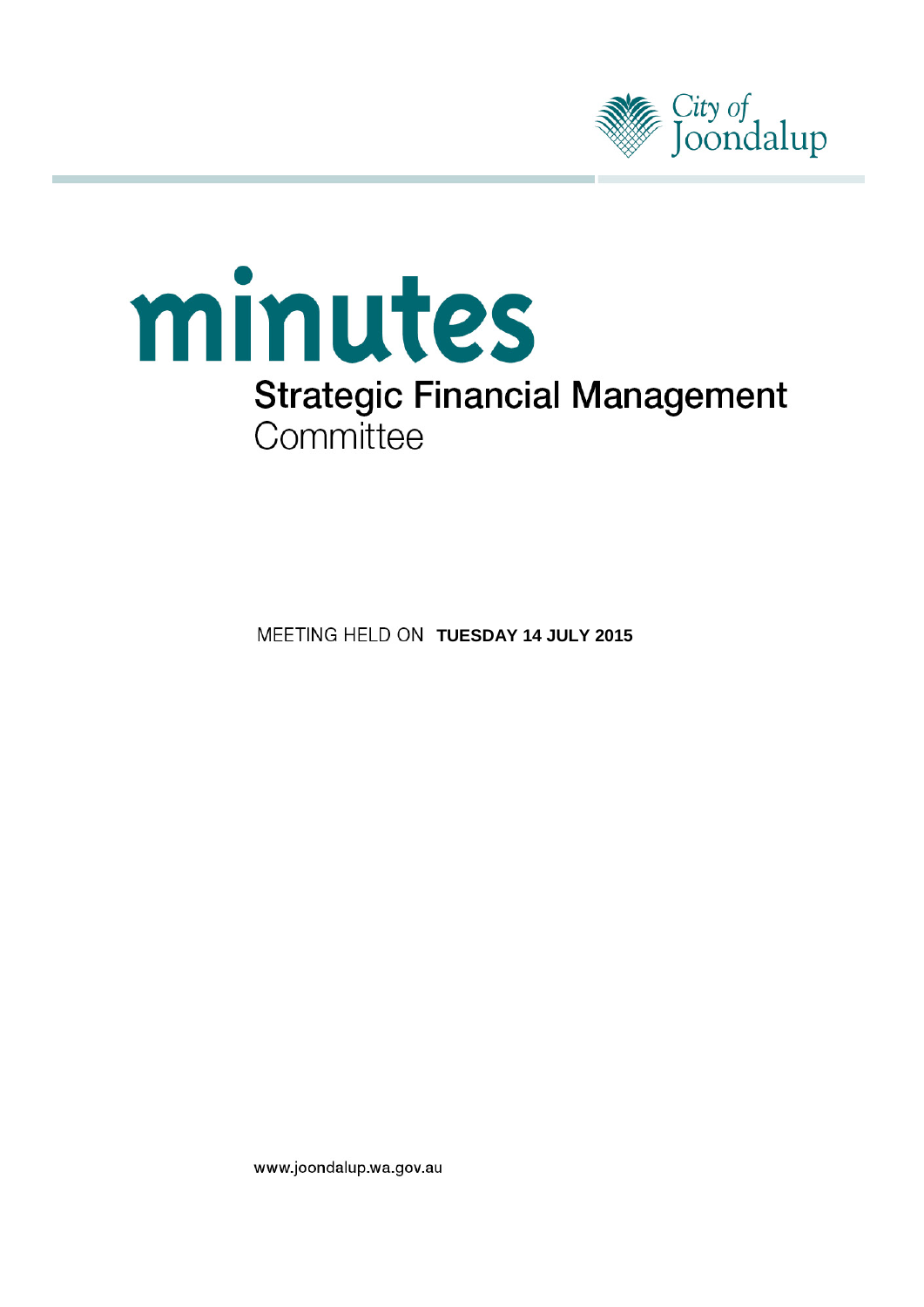# **TABLE OF CONTENTS**

| Item No.       | <b>Title</b>                                                                                               | Page No. |
|----------------|------------------------------------------------------------------------------------------------------------|----------|
|                | <b>Declaration of Opening</b>                                                                              | 3        |
|                | <b>Declarations of Interest</b>                                                                            | 3        |
|                | Apologies/Leave of absence                                                                                 | 4        |
|                | <b>Confirmation of Minutes</b>                                                                             | 4        |
|                | Announcements by the Presiding Member without discussion                                                   | 4        |
|                | Identification of matters for which the meeting may be closed to<br>the public                             | 4        |
|                | <b>Petitions and deputations</b>                                                                           | 4        |
|                | <b>Reports</b>                                                                                             | 5        |
| $\mathbf 1$    | Impact on 20 Year Strategic Financial Plan of Reports to Council -<br>January 2015 to June 2015 - [104470] | 5        |
| $\overline{2}$ | Draft 20 Year Strategic Financial Plan 2014-15 to 2033-34 -<br>[104470]                                    | 10       |
| 3              | Progress of the Draft Property Strategy - [63627]                                                          | 24       |
| 4              | Confidential - Proposed Disposal of Lot 23 (77) Gibson Avenue,<br>Padbury - [53562]                        | 31       |
| 5              | Confidential – Proposed Disposal of Lot 745 (103) Caridean Street,<br>Heathridge $-$ [37562]               | 32       |
| 6              | Confidential - Status Report on City Freehold Properties Proposed<br>for Disposal $-$ [63627]              | 33       |
| $\overline{7}$ | Confidential - Pinnaroo Point Café/Kiosk Project - Interim Status<br>Report - [102656]                     | 35       |
|                | <b>Urgent Business</b>                                                                                     | 36       |
|                | Motions of which previous notice has been given                                                            | 36       |
|                | <b>Requests for Reports for future consideration</b>                                                       | 36       |
|                | <b>Closure</b>                                                                                             | 36       |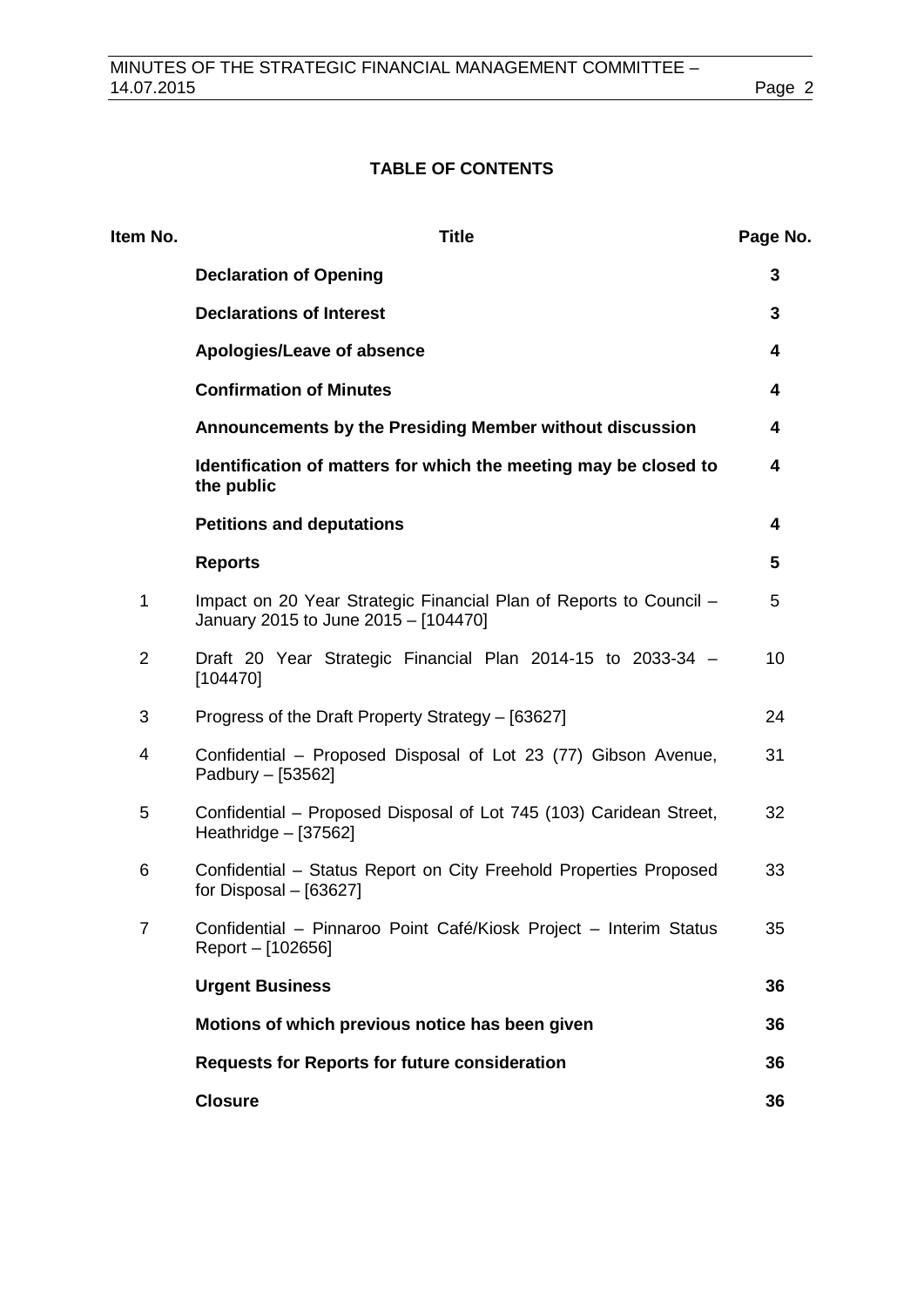# **CITY OF JOONDALUP**

**MINUTES OF THE STRATEGIC FINANCIAL MANAGEMENT COMMITTEE MEETING HELD IN CONFERENCE ROOM 2, JOONDALUP CIVIC CENTRE, BOAS AVENUE, JOONDALUP ON TUESDAY 14 JULY 2015.** 

# **ATTENDANCE**

#### **Committee Members**

Cr Geoff Amphlett, JP *Presiding Member* Cr Brian Corr Cr Russ Fishwick, JP *from 5.55pm* Cr Christine Hamilton-Prime Cr Tom McLean, JP<br>Cr Sam Thomas **Deputy Presiding Member** 

#### **Observer**

Cr John Chester *to 6.28pm*

#### **Officers**

| Mr Garry Hunt        | <b>Chief Executive Officer</b>     |              |
|----------------------|------------------------------------|--------------|
| Mr Mike Tidy         | <b>Director Corporate Services</b> |              |
| Mr Brad Sillence     | <b>Manager Governance</b>          |              |
| Mr Blignault Olivier | <b>Manager City Projects</b>       |              |
| Mr Alan Ellingham    | <b>Senior Financial Analyst</b>    | to $6.22$ pm |
| Mr John Byrne        | Governance Coordinator             | to $6.20pr$  |
| Mrs Gwen Boswell     | <b>Senior Projects Officer</b>     |              |
| Mrs Lesley Taylor    | Governance Officer                 |              |

# <span id="page-2-0"></span>**DECLARATION OF OPENING**

The Presiding Member declared the meeting open at 5.46pm.

# <span id="page-2-1"></span>**DECLARATIONS OF INTEREST**

Nil.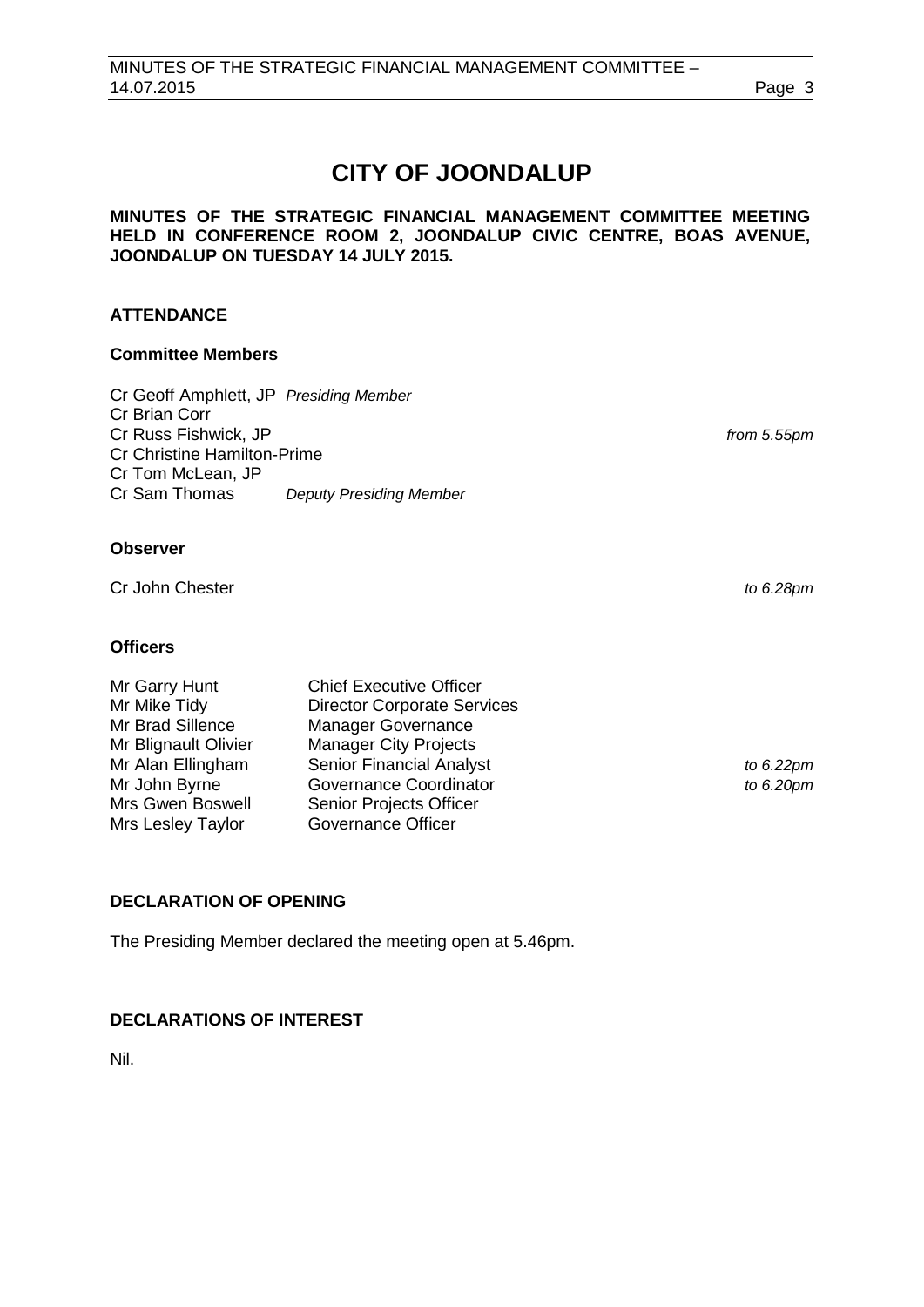# <span id="page-3-0"></span>**APOLOGIES/LEAVE OF ABSENCE**

## **Apology**

Mayor Troy Pickard.

#### **Leave of Absence previously approved**

| Cr Geoff Amphlett, JP | 15 July to 20 July 2015 inclusive;  |
|-----------------------|-------------------------------------|
| Cr Liam Gobbert       | 24 July to 29 July 2015 inclusive;  |
| Cr Mike Norman        | 22 July to 9 August 2015 inclusive. |

## <span id="page-3-1"></span>**CONFIRMATION OF MINUTES**

# MINUTES OF THE STRATEGIC FINANCIAL MANAGEMENT COMMITTEE HELD 3 MARCH 2015

**MOVED Cr McLean, SECONDED Cr Hamilton-Prime that the minutes of the meeting of the Strategic Financial Management Committee held on 3 March 2015 be confirmed as a true and correct record.**

## **The Motion was Put and CARRIED (5/0)**

**In favour of the Motion:** Crs Amphlett, Corr, Hamilton-Prime, McLean and Thomas.

#### <span id="page-3-2"></span>**ANNOUNCEMENTS BY THE PRESIDING MEMBER WITHOUT DISCUSSION**

Nil.

# <span id="page-3-3"></span>**IDENTIFICATION OF MATTERS FOR WHICH THE MEETING MAY BE CLOSED TO THE PUBLIC**

In accordance with Clause 5.2 of the City's *Meeting Procedures Local Law 2013*, this meeting was not open to the public.

# <span id="page-3-4"></span>**PETITIONS AND DEPUTATIONS**

Nil.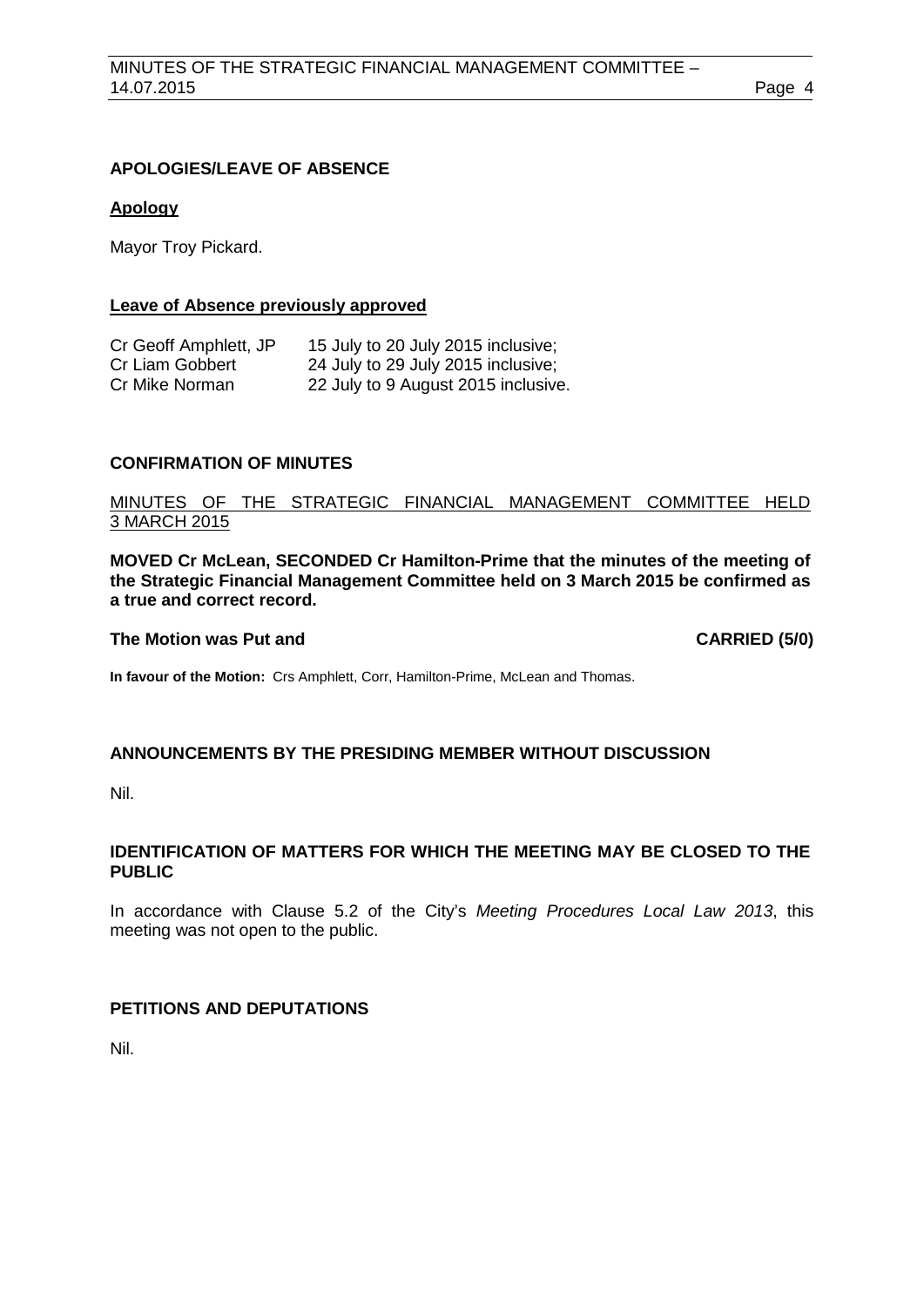# <span id="page-4-0"></span>**REPORTS**

<span id="page-4-1"></span>

| ITEM 1                                | <b>JUNE 2015</b>                          | IMPACT ON 20 YEAR STRATEGIC FINANCIAL PLAN<br>OF REPORTS TO COUNCIL - JANUARY 2015 TO                                                                  |  |
|---------------------------------------|-------------------------------------------|--------------------------------------------------------------------------------------------------------------------------------------------------------|--|
| <b>WARD</b>                           | All                                       |                                                                                                                                                        |  |
| <b>RESPONSIBLE</b><br><b>DIRECTOR</b> | Mr Mike Tidy<br><b>Corporate Services</b> |                                                                                                                                                        |  |
| <b>FILE NUMBER</b>                    | 104470, 101515                            |                                                                                                                                                        |  |
| <b>ATTACHMENTS</b>                    | Attachment 1                              | Impact on 20 Year Strategic Financial<br>Plan of Reports to Council - June 2014<br>to June 2015                                                        |  |
| <b>AUTHORITY / DISCRETION</b>         |                                           | Information - includes items provided to Council for<br>information purposes only that do not require a decision of<br>Council (that is for 'noting'). |  |

#### **PURPOSE**

For the Strategic Financial Management Committee to note the impacts on the adopted *20 Year Strategic Financial Plan* (SFP) of reports approved by Council for the period January 2015 to June 2015.

#### **EXECUTIVE SUMMARY**

A new quarterly report was introduced in October 2014, as part of the Chief Executive Officer's (CEO) Key Performance Indicators. This report is the third quarterly report. The intention is to provide progressive updates between annual reviews of the SFP by summarising the impacts on the adopted SFP of reports presented to Council.

This report covers Quarter 3 (January 2015 to March 2015) and Quarter 4 (April 2015 to June 2015). The report will also summarise the combined impacts from June 2014 to June 2015.

So that the report focuses on those decisions that are capable of having an impact of some significance, a minimum threshold of an impact of \$50,000 has been applied. There are two reports in Quarter 3 that have an estimated benefit of \$2.3 million. There are four reports in Quarter 4 that have an estimated benefit of \$1.7 million. The net cumulative effect of decisions in the 2014-15 financial year is a total improvement in cash of \$62.4 million up to 2032-33.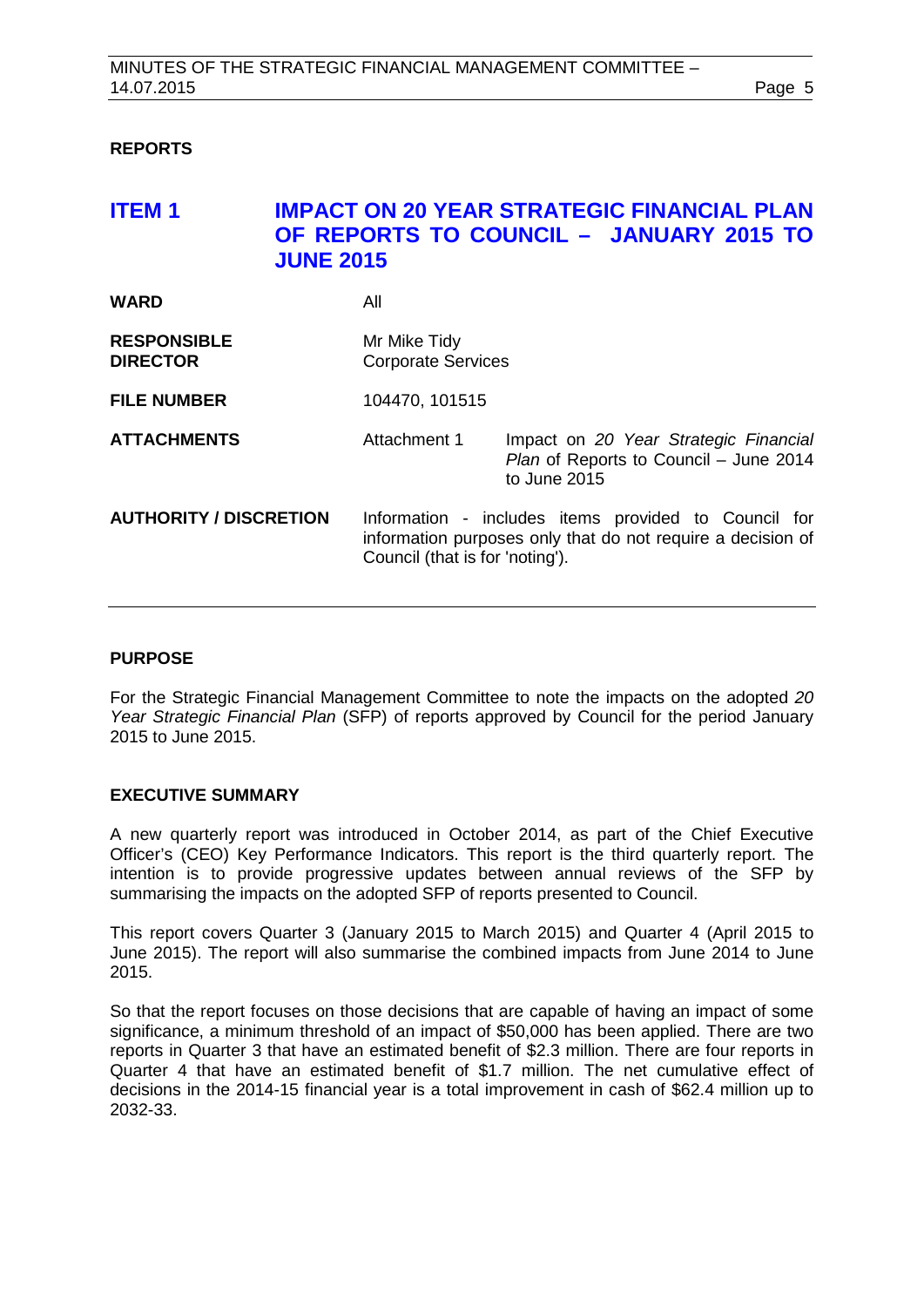*It is therefore recommended that the Strategic Financial Management Committee NOTES the:*

- *1 estimated benefit of \$2.3 million on the 20 Year Strategic Financial Plan of reports approved by Council January 2015 to March 2015;*
- *2 estimated benefit of \$1.7 million on the 20 Year Strategic Financial Plan of reports approved by Council April 2015 to June 2015;*
- *3 net cumulative effect of decisions in the 2014-15 financial year of a total improvement in cash of \$62.4 million up to 2032-33.*

## **BACKGROUND**

A new quarterly report was introduced in October 2014, as part of the Chief Executive Officer's (CEO) Key Performance Indicators. This report is the third quarterly report. The intention is to provide progressive updates between annual reviews of the SFP by summarising the impacts on the adopted SFP of reports to Council.

The previous report covered June to December 2014. This report covers Quarter 3 (January 2015 to March 2015) and Quarter 4 (April 2015 to June 2015). The report will also summarise the combined impacts from June 2014 to June 2015.

## **DETAILS**

The SFP is a long-term planning tool, and evaluating impacts which are minor is of little relevance, therefore a minimum threshold has been applied where an impact of less than \$50,000 is not reported. The threshold of \$50,000 results in many of the reports being outside the scope of this analysis, as they have a relatively small amount (for example planning fees) or have no financial impact at all. Consequently, most of the reports presented to Council have no impact on the SFP.

There were six reports between January 2015 to June 2015, that had impacts, and these are listed in Attachment 1. With regard to the tables, please note:

- Quarter 3 (January 2015 to March 2015) is shown in a separate table to Quarter 4 (April 2015 to June 2015).
- The impacts have been categorised into:
	- o commitments made by Council<br>o other impacts including amou
	- o other impacts including amounts that were informed by other bodies, or potential impacts for reports that have been noted, without a firm commitment having been made yet.

For those reports where there is an impact from January 2015 to June 2015, all of the values are identified as commitments made by Council, there are no other impacts.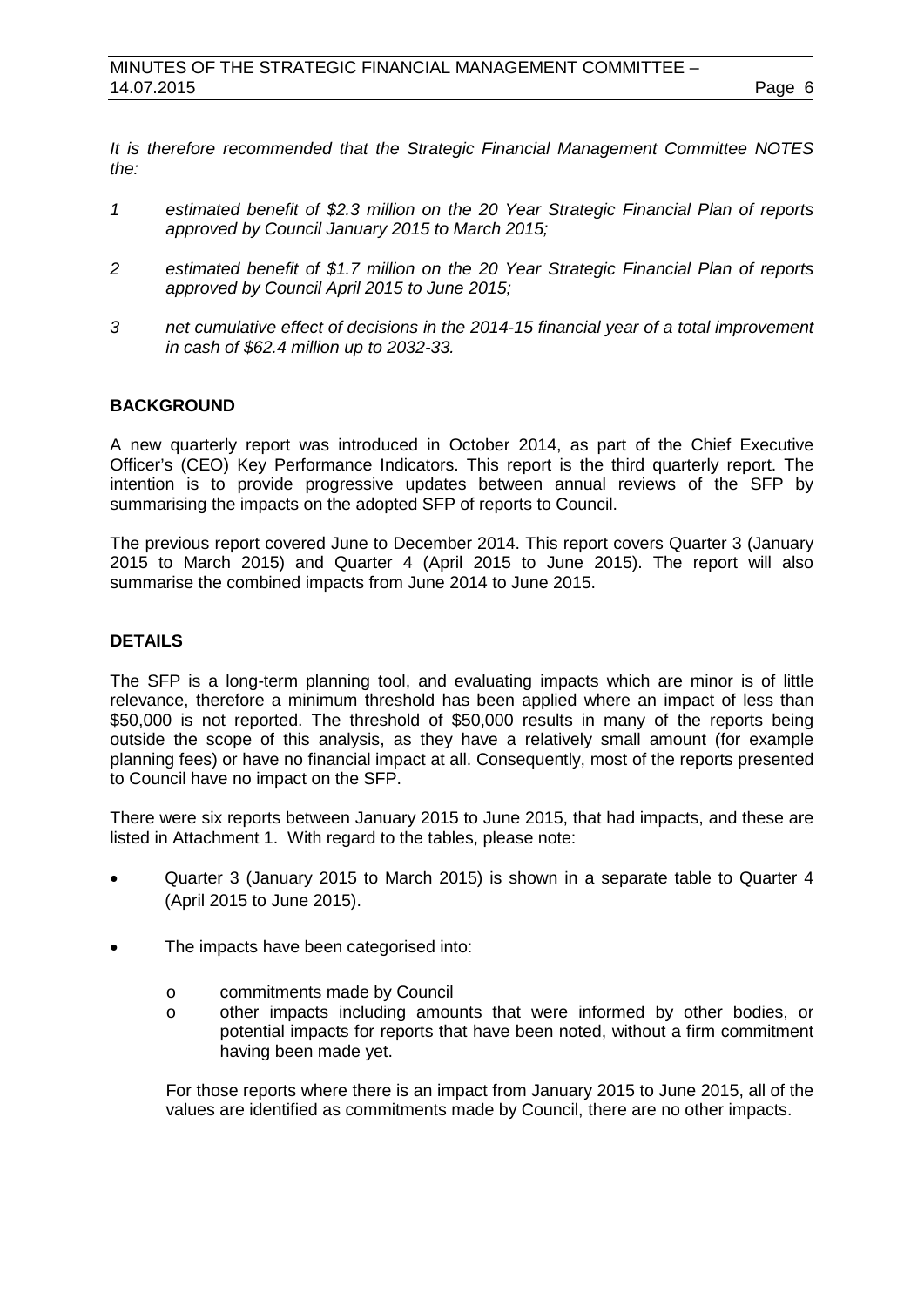- The SFP Impact is based on the following:
	- o Total estimated cashflows up to 2032-33.
	- o Includes inflation.<br>
	o Includes all who
	- Includes all whole of life costs such as capital expenditure, operating expenses, operating income, reserves, borrowings, interest payments, and earnings on cash held.

As a result of calculating the impacts up to 2032-33 for total cash, the impact for each report is higher than the initial impact. For example, the cost of the shade sails now planned for 2020-21 and 2021-22 is estimated at (\$240,000) excluding escalation. The total impact, including escalation and cost of interest is (\$523,000).

## **Issues and options considered**

There are two reports in Quarter 3 that have an estimated benefit of \$2.3 million. There are four reports in Quarter 4 that have an estimated benefit of \$1.7 million. The net cumulative effect of decisions in the 2014-15 financial year is a total improvement in cash of \$62.4 million up to 2032-33.

The impacts of all reports included in Attachment 1 are included in the draft *20 Year Strategic Financial Plan 2014-15 to 2033-34*.

# **Legislation / Strategic Community Plan / policy implications**

| Legislation                      | Local Government Act 1995.                                                            |  |  |
|----------------------------------|---------------------------------------------------------------------------------------|--|--|
|                                  | Section 5.56 of the Local Government Act 1995 provides<br>that:                       |  |  |
|                                  | A local government is to plan for the future of the<br>"(1)<br>district."             |  |  |
| <b>Strategic Community Plan</b>  |                                                                                       |  |  |
| <b>Key theme</b>                 | <b>Financial Sustainability.</b>                                                      |  |  |
| <b>Objective</b>                 | Effective management.                                                                 |  |  |
| <b>Strategic initiative</b>      | Manage liabilities and assets through a planned, long-<br>$\bullet$<br>term approach. |  |  |
|                                  | Balance service levels for assets against long-term<br>funding capacity.              |  |  |
| <b>Policy</b><br>Not applicable. |                                                                                       |  |  |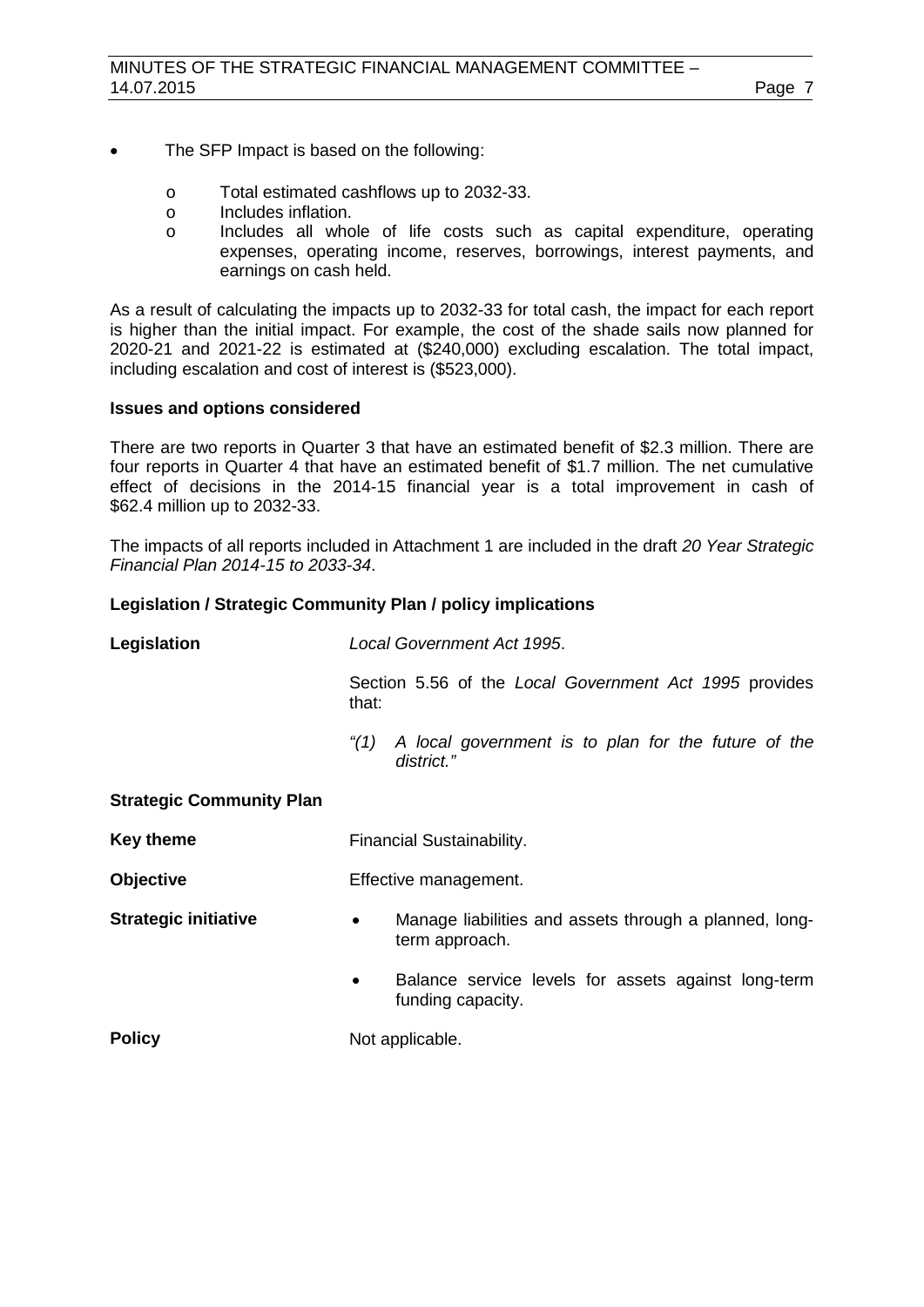## **Risk management considerations**

The SFP is based on many assumptions. There is a risk that those assumptions could be wrong or may not come to pass, however, it is a planning tool and the City is not committed to anything in the plan by virtue of endorsing it. Periodic review and continual update of the plan will ensure that it remains a relevant and useful document to manage the City's financial affairs into the future.

#### **Financial / budget implications**

The impact to the City up to 2032-33 of the reports approved between June 2014 and June 2015 is estimated to be a benefit of \$62.4 million. This impact is the total change in cash at the end of 2032-33, and while this is a benefit there are some years where the impacts may be negative.

#### **Regional significance**

Not applicable.

# **Sustainability implications**

Not applicable.

## **Consultation**

Not applicable.

# **COMMENT**

This report provides a further enhancement to the long-term financial sustainability by the City by providing a progressive update on the impacts on the 20 Year SFP of Council decisions.

# **VOTING REQUIREMENTS**

Simple Majority.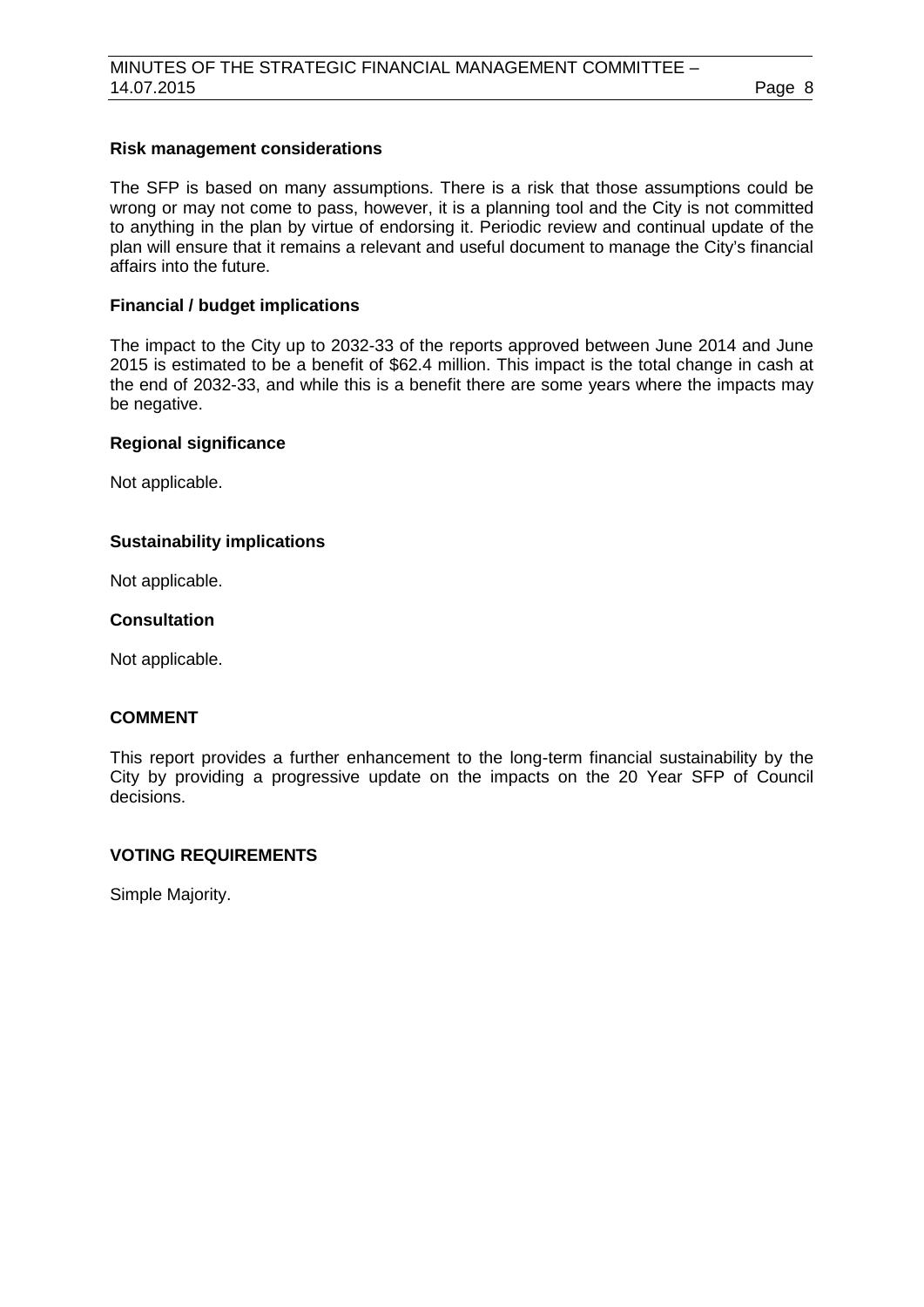**MOVED Cr Hamilton-Prime, SECONDED Cr Thomas that the Strategic Financial Management Committee NOTES the:** 

- **1 estimated benefit of \$2.3 million on the** *20 Year Strategic Financial Plan* **of reports approved by Council January 2015 to March 2015;**
- **2 estimated benefit of \$1.7 million on the** *20 Year Strategic Financial Plan* **of reports approved by Council April 2015 to June 2015;**
- **3 net cumulative effect of decisions in the 2014-15 financial year of a total improvement in cash of \$62.4 million up to 2032-33.**

# **The Motion was Put and CARRIED (5/0)**

**In favour of the Motion:** Crs Amphlett, Corr, Hamilton-Prime, McLean and Thomas.

*Appendix 1 refers*

*[To access this attachment on electronic document, click here: Attach1agnSFMC140715.pdf](http://www.joondalup.wa.gov.au/files/committees/SFMC/2015/Attach1agnSFMC140715.pdf)*

*Cr Fishwick entered the room at 5.55pm.*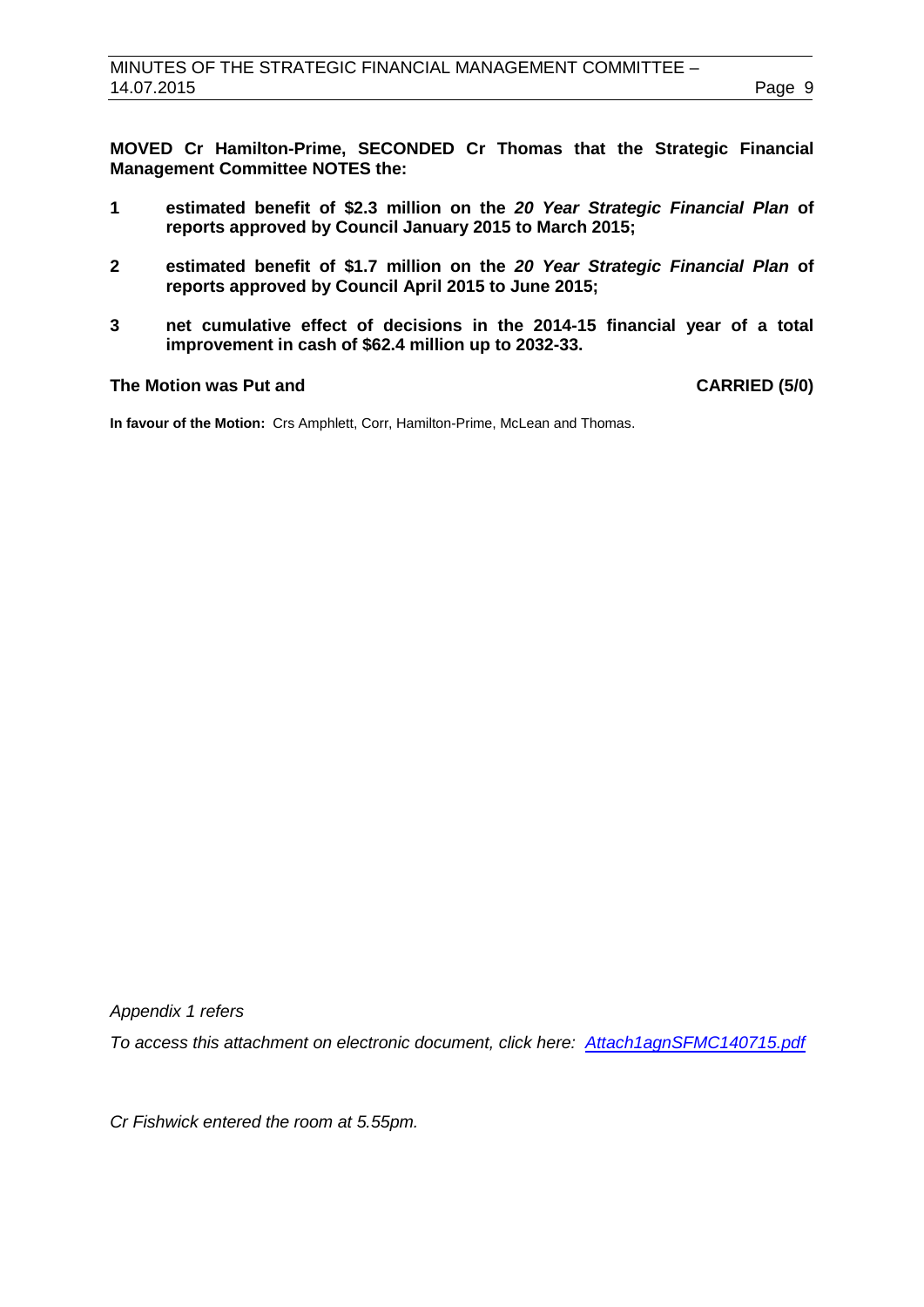<span id="page-9-0"></span>

| <b>WARD</b>                           | All                                                                                                                                                                                              |                                                                                  |  |
|---------------------------------------|--------------------------------------------------------------------------------------------------------------------------------------------------------------------------------------------------|----------------------------------------------------------------------------------|--|
| <b>RESPONSIBLE</b><br><b>DIRECTOR</b> | Mr Mike Tidy<br><b>Corporate Services</b>                                                                                                                                                        |                                                                                  |  |
| <b>FILE NUMBER</b>                    | 104470                                                                                                                                                                                           |                                                                                  |  |
| <b>ATTACHMENTS</b>                    | Attachment 1<br>Attachment 2                                                                                                                                                                     | <b>Schedules</b><br>Draft 20 Year Strategic Financial Plan<br>2014-15 to 2033-34 |  |
| <b>AUTHORITY / DISCRETION</b>         | Executive - The substantial direction setting and oversight<br>role of Council, such as adopting plans and reports,<br>accepting tenders, directing operations, setting and<br>amending budgets. |                                                                                  |  |

# **PURPOSE**

For Council to adopt the draft *20 Year Strategic Financial Plan* for the period 2014-15 to 2033-34 and *Guiding Principles 2015*.

# **EXECUTIVE SUMMARY**

The *20 Year Strategic Financial Plan* for the period 2013-14 to 2032-33 was adopted by Council at its meeting held on 24 June 2014 (CJ101-06/14 refers). The key changes in the current update are as follows:

- Rates Business Growth has higher projections than the previously adopted plan. A more detailed analysis has been undertaken which now projects an increase in business rates revenue of 43% by 2033-34, the previous plan assumed a 14% increase.
- Tamala Park proceeds the draft *20 Year Strategic Financial Plan* now includes an updated forecast with the proceeds received over a longer period of time (2028-29), where the previous plan assumed proceeds received by 2024-25.
- Capital Renewal Expenditure the previous plan estimated additional expenditure from 2020-21, but did not identify specific programs. The draft *20 Year Strategic Financial Plan* has identified additional renewal expenditure for road resurfacing and paths.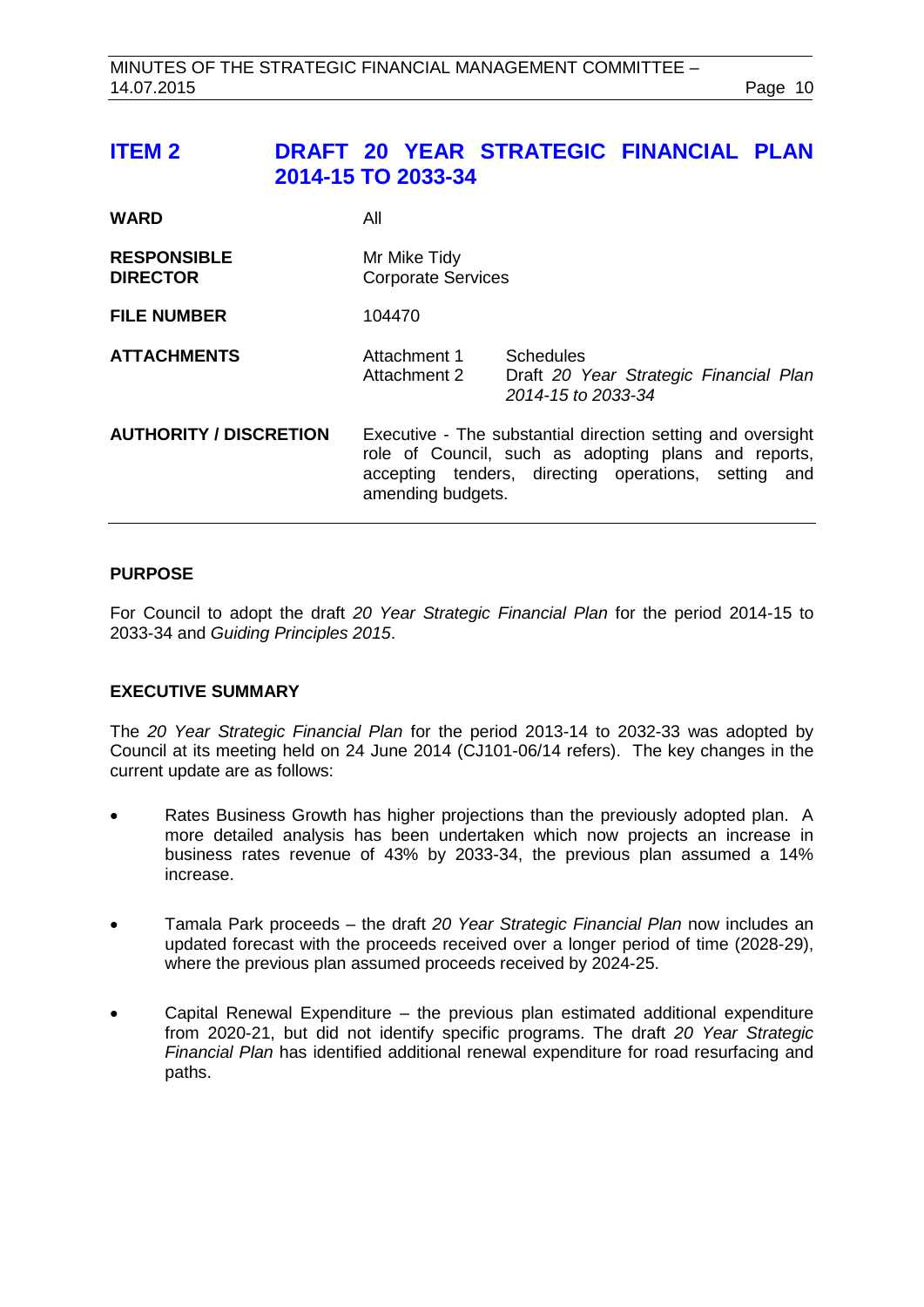- Joondalup Performing Arts and Cultural Facility
	- \$10 million grant funding assumed, subject to successful application to the National Stronger Regions Fund).
	- Annual operating subsidy increased from \$0.4 million to \$0.9 million following further research by the City.

The *20 Year Strategic Financial Plan* is prepared using a set of Guiding Principles. The Guiding Principles were last adopted in June 2014. The Guiding Principles include five key ratios which form the foundation of the plan. There is a maximum possible achievement of 100 ratios over the 20 years of the plan (five per year x 20 years). The projections for the updated draft *20 Year Strategic Financial Plan* for the period 2014-15 to 2033-34 are that 83 key ratios out of 100 would be achieved although there is only 33 out of 50 achieved in the first 10 years. Although the projected achievement of 83 ratios out of 100 is nine higher than the adopted plan, it is far from ideal because the City should achieve at least 90 of the key ratios. The Operating Surplus Ratio, which is the most important ratio, is below the threshold for the first seven years and only comes within tolerance from 2021-22. For those ratios that are not achieved (Operating Surplus Ratio and Asset Sustainability Ratio), there is a positive trend.

The summary of the key ratios are as follows:

- Rates increases at no more than 5%. This is achieved in 20 of the 20 years.
- Net Municipal Closing Balance (ensuring that the books are balanced). This is achieved in all 20 years.
- Operating Surplus Ratio five year average to be between  $2\%$  and  $8\%$ . This is achieved in 13 of the 20 years. Although the earlier years (2014-15 to 2020-21) are below the target there is a positive upwards trend. The starting point of the projections of 2015-16 is negative 2.3% and it becomes difficult for the City to improve this in the next few years due to the new investment and the additional operating expenses required to operate new facilities. For example the Joondalup Performing Arts and Cultural Facility will depress the Operating Surplus Ratio by 1.3% each year due to the operating subsidy required and the depreciation expense. The projections from 2025-26 onwards are all within the target or exceed it.
- Asset Sustainability Ratio, which measures the rate at which the City spends capital expenditure on replacement versus depreciation. The target is to be between 90% and 110%. This ratio fails the target in the first 10 years which suggests that there is insufficient expenditure on replacement of existing assets and too much on new assets. The City's assets and infrastructure are relatively young and at this stage in their life cycle it may be reasonable for the asset sustainability ratio to be depressed. The City will need to increase expenditure on renewals in later years as the City becomes older; this has been factored into the capital forecast. This ratio will be subject to on-going review with updates to the *Asset Management Plans* and the ratio calculated separately for each asset class.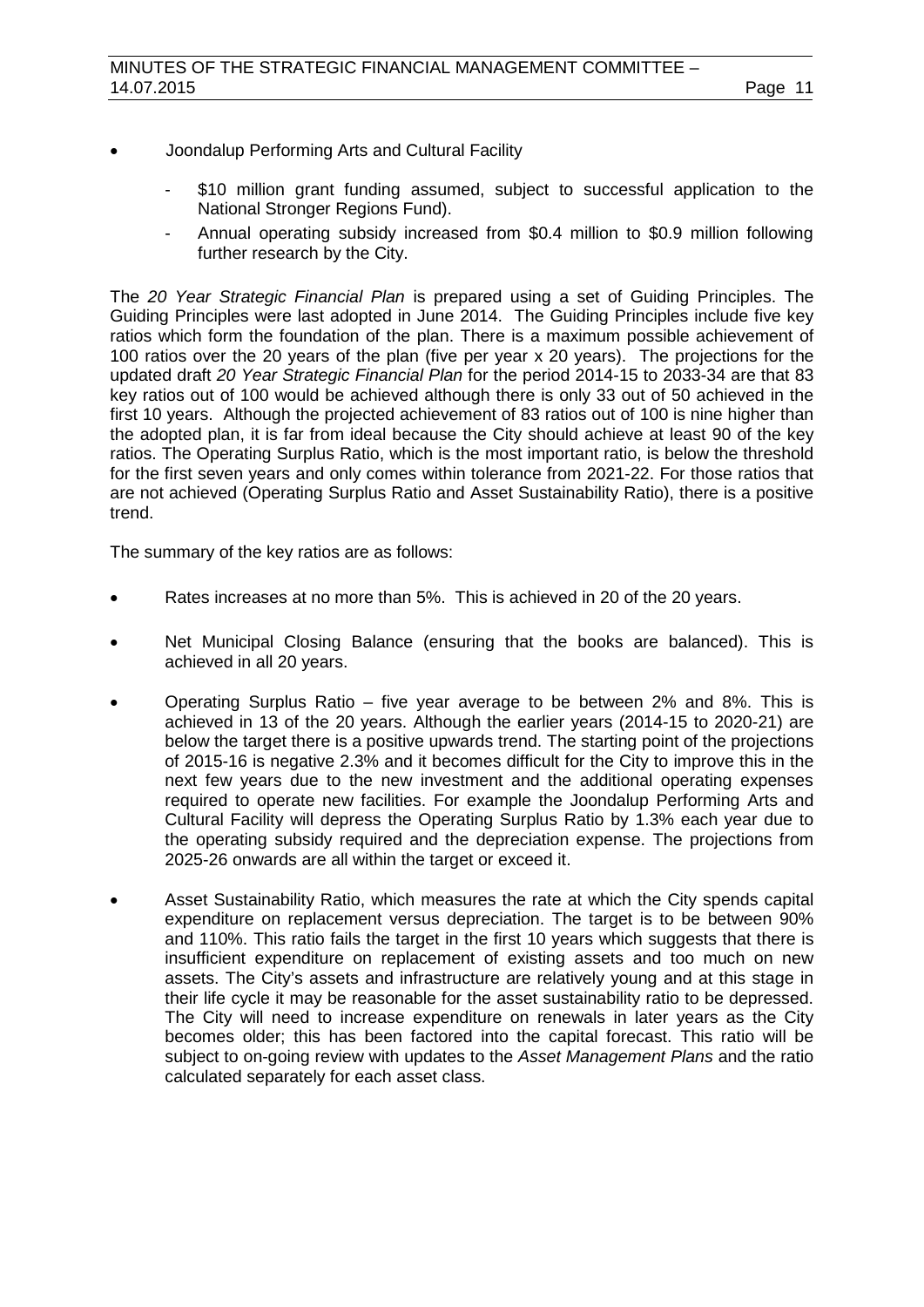• Debt Service Coverage Ratio compares the amount of operating cash flow available versus loan repayments. Ideally there should be surplus from operating cash flow of five times or more of loan repayments. It is intended that the ratio does not fall below the range of two to five and the target is to avoid this occurring for five years in a row. This ratio is achieved in all 20 years, however there are five years where the ratio falls below the desired threshold of five. This is a short term impact caused by the borrowings of major investment including the Joondalup Performing Arts and Cultural Facility and multi-storey car park.

In the early years of the plan cash reserves are depleted, reducing from \$50 million at June 2014 to \$17 million by 2017-18. The \$17 million relates entirely to tied reserves, with \$0 million left in the *Strategic Asset Management Reserve* by 2017-18. The early years of the plan (and in particular 2017-18 and 2018-19) are projected to have a high level of new investment and use up the *Strategic Asset Management Reserve* and then cause higher external borrowings than the City has normally used. Between the years 2015-16 to 2018-19 the City projects borrowings of \$57 million.

Between the years 2015-16 to 2018-19 the City projects borrowings of \$57 million. \$46 million of this relates to the Joondalup Performing Arts and Cultural Facility. Within the previous plan it was assumed that the future proceeds from Tamala Park land sales would allow the City to repay this quickly within six years. However the proceeds from Tamala Park will now be received over a longer period of time and in total will be insufficient to cover all of the costs of borrowings. The total cost to the City, including interest, of the Joondalup Performing Arts and Cultural Facility is \$67 million. As the future Tamala Park proceeds are estimated at \$44 million, there is a shortfall of \$23 million, which is assumed to be funded by general municipal funds, although this would need to be separately determined by Council.

There are \$96 million borrowings projected within the 20 years of the plan, however these are spread across multiple years and begin to be repaid immediately. The maximum balance owing is estimated to be \$64 million at 2020-21. The borrowings projection may appear to be a high value, but in terms of the bold projects taken on and the ring-fencing of specific land proceeds (Tamala Park and Edgewater Quarry) to help finance major projects, the use of borrowings in the draft *20 Year Strategic Financial Plan* is deemed appropriate.

The draft *20 Year Strategic Financial Plan 2014-15 to 2033-34* (Attachment 2 refers) shows tracked changes from the previously adopted plan, however it should be noted that all charts and tables, other than those proposed to be deleted, have also been updated.

#### *It is therefore recommended that Council:*

- *1 ADOPTS the draft 20 Year Strategic Financial Plan 2014-15 to 2033-34 as at Attachment 2 to this Report;*
- *2 ADOPTS the Guiding Principles 2015 as included in Attachment 2 to this Report.*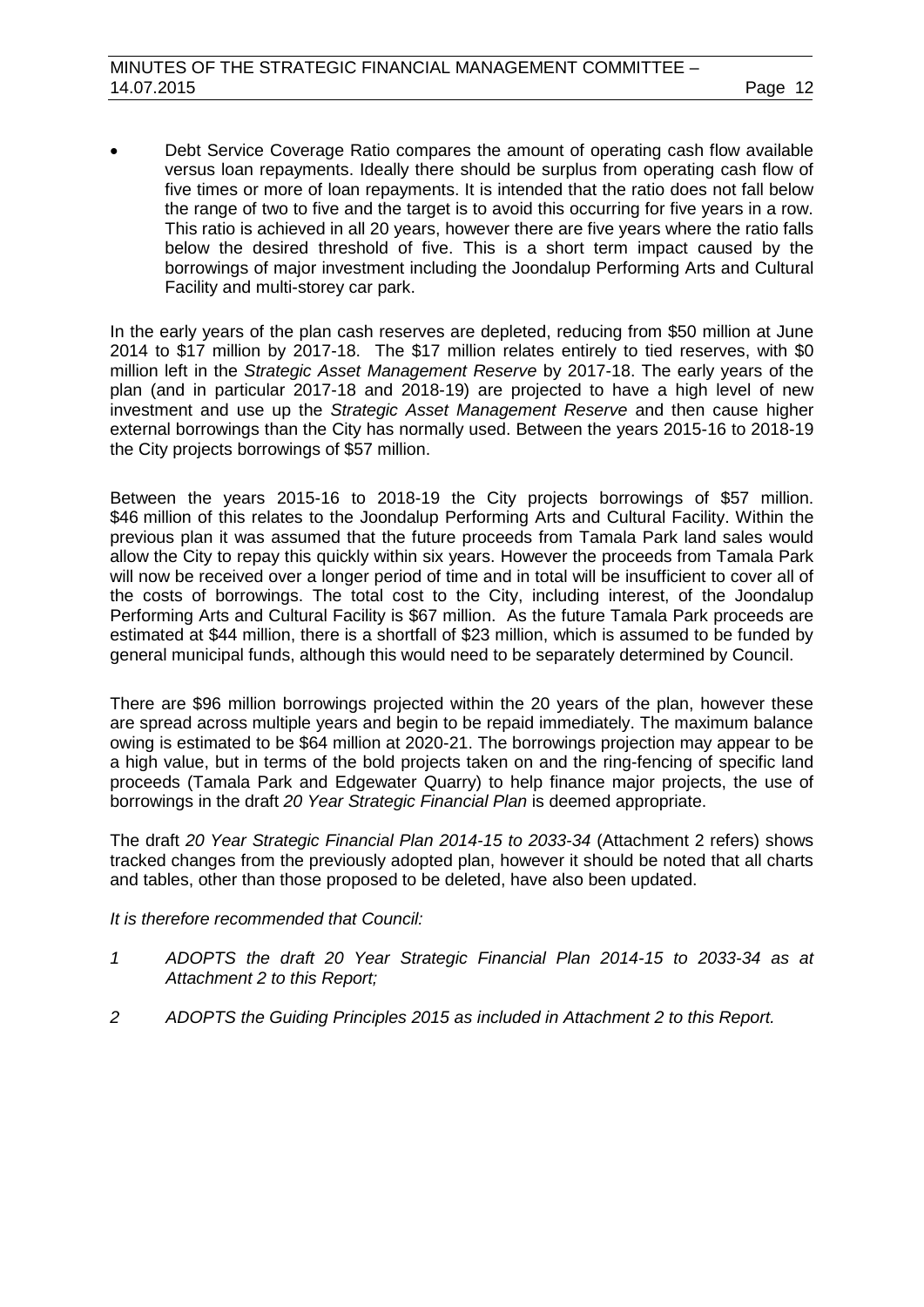# **BACKGROUND**

The current adopted *20 Year Strategic Financial Plan* covers the years 2013-14 to 2032-33 and was adopted by Council at its meeting held on 24 June 2014 (CJ101-06/14 refers).

A new 20 *Year Strategic Financial Plan* covering the years 2014-15 to 2033-34 has been prepared (Attachment 2 refrs) and is referred to as the draft *20 Year Strategic Financial Plan.*

# **DETAILS**

#### Disclaimer

*Readers of the 20 Year Strategic Financial Plan should note that the document is used predominantly as a planning tool. As such it is based on many assumptions and includes several projects and proposals that in some cases:*

- *have been approved by Council and are in progress*
- *have been considered by Council but are yet to receive final approval*
- *have only been considered by Elected Members at a strategy level*
- *have only been considered by Officers*
- *are operational in nature and based on the continued provision of services and maintenance of City assets and infrastructure in accordance with management and other plans.*

*Any of the assumptions and any of the projects or proposals not already approved could prove to be inaccurate both as to likely requirement, timing and financial estimates or may not come to pass at all. They have, however, been included based on the best available information and knowledge to hand at this time in relation to likely requirement, timing and financial estimates. Adoption of the 20 Year Strategic Financial Plan by Council does not constitute a commitment or agreement to any of the projects or proposals that have not already been approved or the financial estimates and projections.*

#### Drivers and Philosophies

The *20 Year Strategic Financial Plan* has been developed using a set of Guiding Principles. These are reviewed annually and were last adopted by Council at its meeting held on 24 June 2014 (CJ101-06/14 refers). There are seven basic principles which form the foundation of the overall Guiding Principles: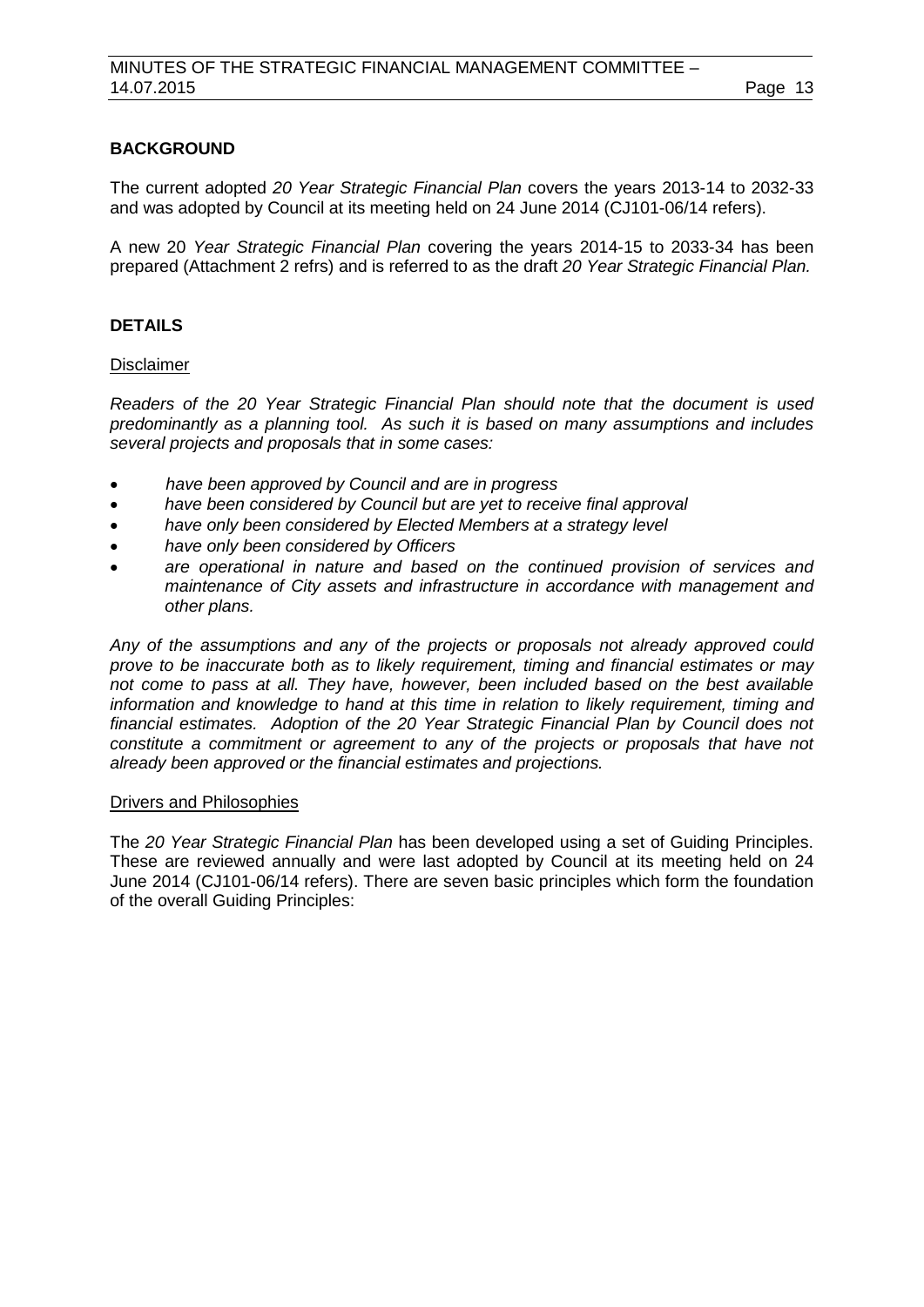

The core of the guiding principles is the key ratios.

# Key Ratios

There are five key ratios that the *20 Year Strategic Financial Plan* aims to achieve. These are referred to throughout the report. The five key ratios are listed in the table below. Ideally the City should achieve at least 90 of the key ratios, because there are three ratios (Net Municipal Closing Funds, Rates % Increase and Debt Service Coverage Ratio) where the City should be achieving the ratio in every year, while the other two Ratios (Operating Surplus Ratio and Asset Sustainability Ratio) should be achieved in most years.

| Table 1 – Key Ratios |  |  |
|----------------------|--|--|
|----------------------|--|--|

| <b>Ref</b> | <b>Key Ratios</b>                       | <b>Details</b> |                                                                                                                                                                                                                                                                                               |  |
|------------|-----------------------------------------|----------------|-----------------------------------------------------------------------------------------------------------------------------------------------------------------------------------------------------------------------------------------------------------------------------------------------|--|
|            | Net Municipal<br><b>Closing Funds</b>   | $\circ$        | Balanced budget (net municipal funds) is a key requirement.<br>Flexible use of reserves and disposal proceeds can be used<br>to help shortfalls in municipal funds, although these have to<br>be paid back to the required reserve at some point in future.                                   |  |
|            |                                         | $\circ$        | This is the key ratio for evaluation of operating results, and<br>indeed the most important ratio overall.                                                                                                                                                                                    |  |
|            | Operating<br><b>Surplus Ratio</b>       | $\circ$        | expenses (including depreciation).                                                                                                                                                                                                                                                            |  |
|            |                                         | $\circ$        | Operating Surplus ratio is calculated as operating surplus as<br>a % of own source revenue. Operating surplus is the<br>difference between operating income and operating<br>A desired ratio for operating surplus is between 2% and 8%,<br>as a five year average.<br>overall rates revenue. |  |
|            | $%$ $\circ$<br><b>Rates</b><br>Increase |                | Rates % Increases capped at no more than 5% of the                                                                                                                                                                                                                                            |  |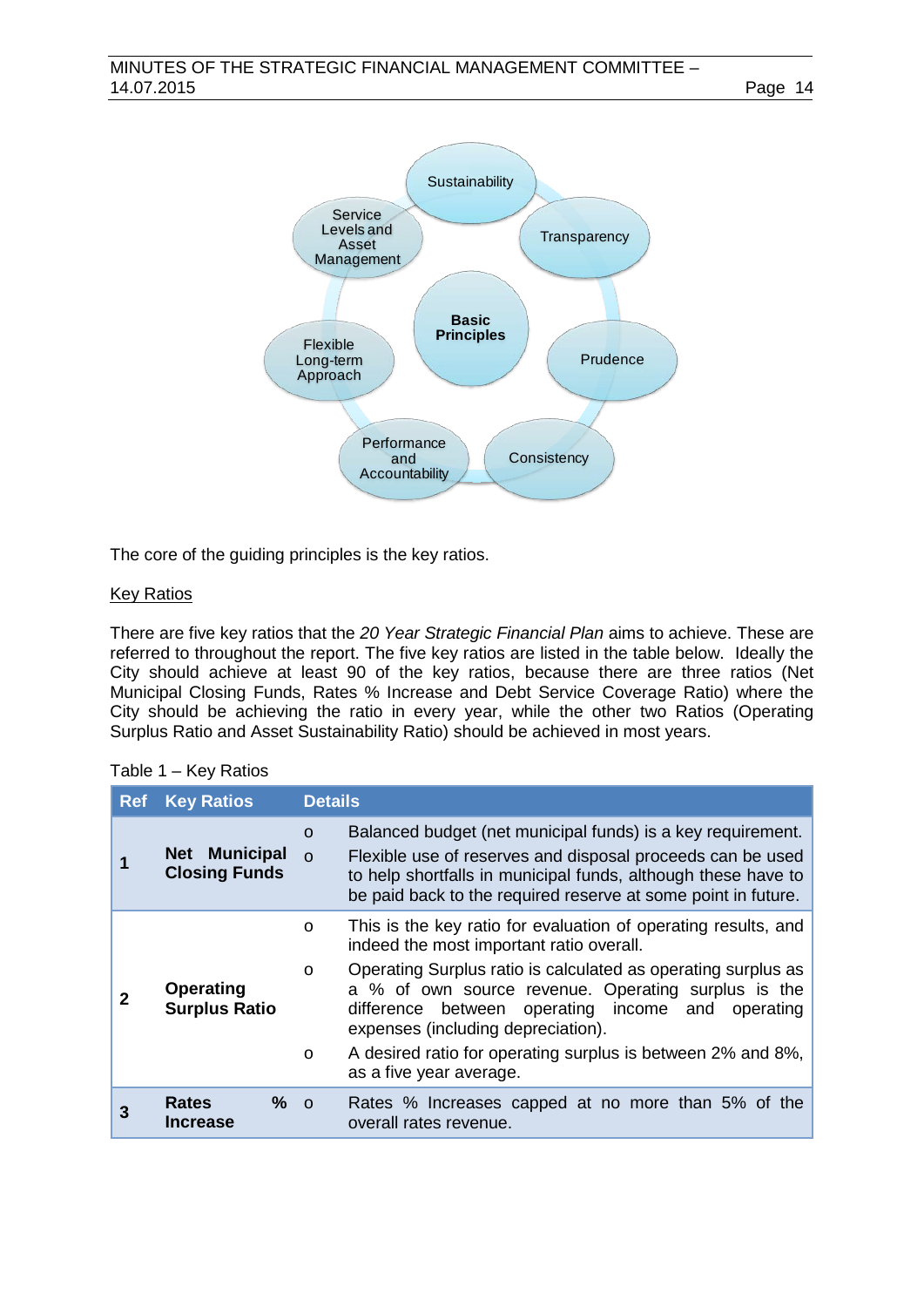| <b>Ref</b> | <b>Key Ratios</b>                                         | <b>Details</b>                                                                                                                                                                                                                                                                                                                                                                                                                                                                                                                                                                                                                                                                                                                                                                                                                                              |  |  |
|------------|-----------------------------------------------------------|-------------------------------------------------------------------------------------------------------------------------------------------------------------------------------------------------------------------------------------------------------------------------------------------------------------------------------------------------------------------------------------------------------------------------------------------------------------------------------------------------------------------------------------------------------------------------------------------------------------------------------------------------------------------------------------------------------------------------------------------------------------------------------------------------------------------------------------------------------------|--|--|
| 4          | <b>Asset</b><br><b>Sustainability</b><br><b>Ratio</b>     | Evaluates asset management.<br>$\circ$<br>Asset sustainability compares the amount of expenditure on<br>$\circ$<br>replacement capital projects versus depreciation.<br>The ratio is an indicator of whether the City is spending<br>$\circ$<br>amounts on its replacement<br>adequate<br>program<br>in.<br>comparison to the consumption (depreciation) of its assets.<br>The target for asset sustainability ratio, as per the<br>$\circ$<br>Department Local Government and Communities (DLGC)<br>guidelines, is between 90% and 110%. The City has slightly<br>varied the targets to achieve between 90% and 110% based<br>on a five year average, rather than each individual year.<br>While the minimum threshold is 90%, the long-term average<br>that the City should aim for is 100%.                                                              |  |  |
| 5          | <b>Service</b><br><b>Debt</b><br>Coverage<br><b>Ratio</b> | This is the key ratio to evaluate treasury management.<br>$\circ$<br>Used by West Australia Treasury Corporation (WATC) to<br>$\circ$<br>help evaluate requests for loans.<br>The ratio is the calculation of how much operating cash flow<br>$\circ$<br>(such as excluding depreciation) covers the cost of loan<br>repayments (principal and interest).<br>The target for debt service coverage ratio is that the ratio<br>$\circ$<br>does not fall less than five: that is the City should have<br>surpluses that are at least five times greater than the loan<br>repayments.<br>The City has determined that some years legitimately fail the<br>$\circ$<br>threshold, if the City were repaying a lot of debt based on<br>one-off proceeds, and consequently the City target is to<br>avoid having a ratio of less than five for five years in a row. |  |  |

Ratios are not merely figures that are calculated for the purpose of complying with a reporting requirement. The ratios provide an assessment of the current and future financial sustainability of the City. While some of the ratios are far from ideal in their calculation (for example, the debt service coverage ratio), they provide a useful overall barometer of the City's financial management.

#### *Guiding Principles 2015*

The *Guiding Principles 2015* are included within Attachment 2 (Appendix 1 refers). There are no changes proposed to the *Guiding Principles* and therefore they would remain the same as the *Guiding Principles* adopted by Council at its meeting held on 24 June 2014 (CJ101-06/14 refers).

#### How the 20 Year Strategic Financial Plan is produced

There are five sets of assumptions used to build up the *20 Year Strategic Financial Plan*, as summarised below. These assumptions are explained in more detail in Section 6 of the plan itself (Attachment 2 refers).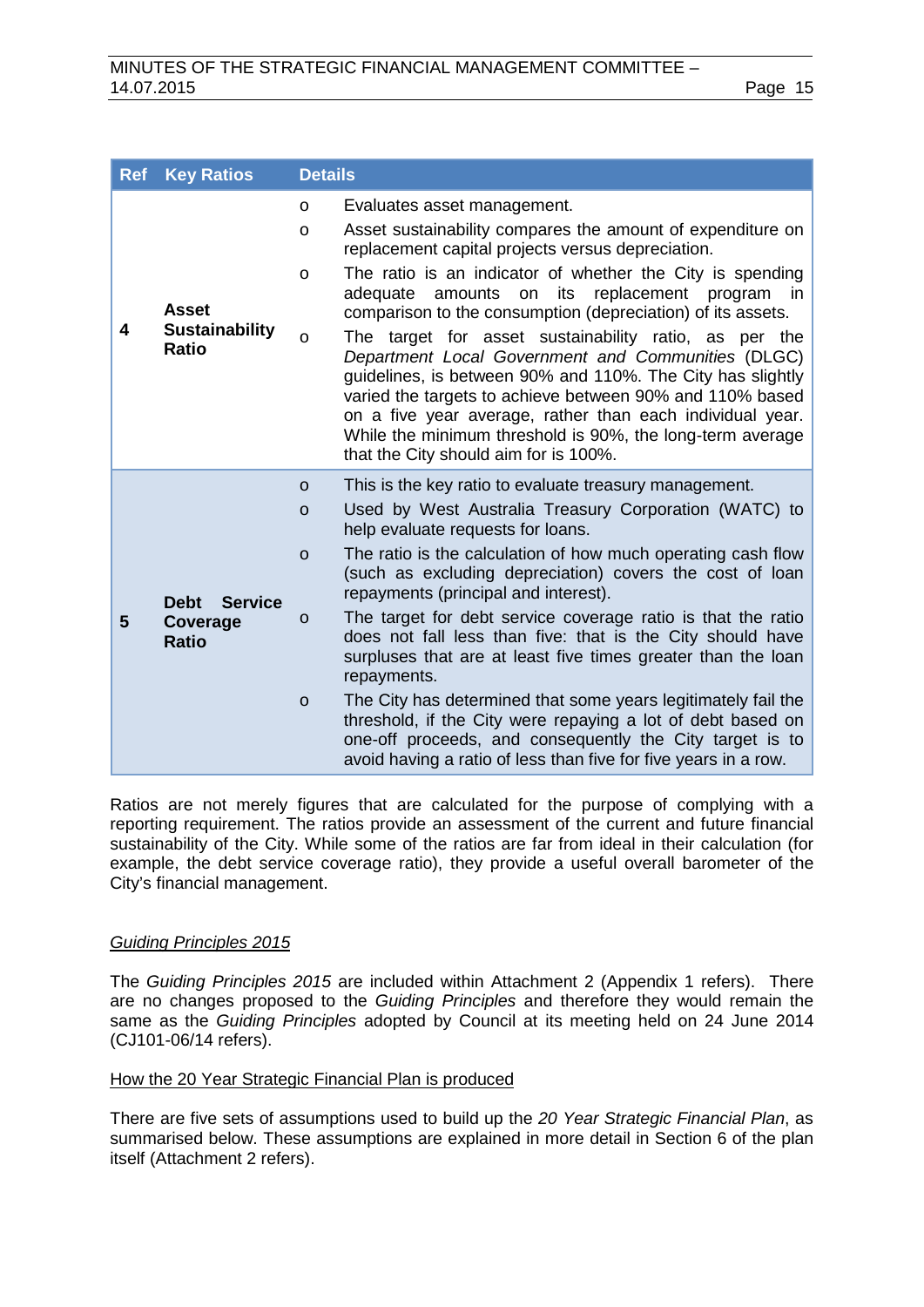- 1 External Environment
	- Demographics.
	- Economic indicators.
	- Housing Strategy.
	- Business Growth.

# 2 Operating Income and Expenses

- Baseline analysis. Adopted Budget 2015-16 is used as the baseline.
- Escalation factors (such as % increases) are then applied to each individual service item.
- Volume changes based on approved projects and planned projects. Where information is available from a feasibility study (for example, Joondalup Performing Arts and Cultural Facility) or a decision by Council, then this information is used.
- 3 Capital Expenditure
	- Adopted *Five Year Capital Works Program 2015-16 to 2019-20* is embedded into the draft *20 Year Strategic Financial Plan*.
	- Forecast for each of the programs from 2020-21 to 2033-34 have been made.
	- Other 'business as usual' capital programs (Information Technology, Fleet, and Parking) have been forecast.
	- Major Projects based on feasibility studies or council papers.
	- Escalation factors (such as % increases) are then applied to each individual project.
- 4 Capital Disposals
	- Sale of land such as Tamala Park.
- 5 Funding. Each program or project has been separately assessed, to identify whether the project is funded by either:
	- municipal funds
	- specific reserves
	- strategic asset management reserve
	- disposal proceeds (for example Grove Child Care / Dorchester Hall)
	- borrowings.

The projected key ratios have been reviewed with consideration given to changes that are required to achieve a balanced budget and achievement of as many of the key ratios as possible.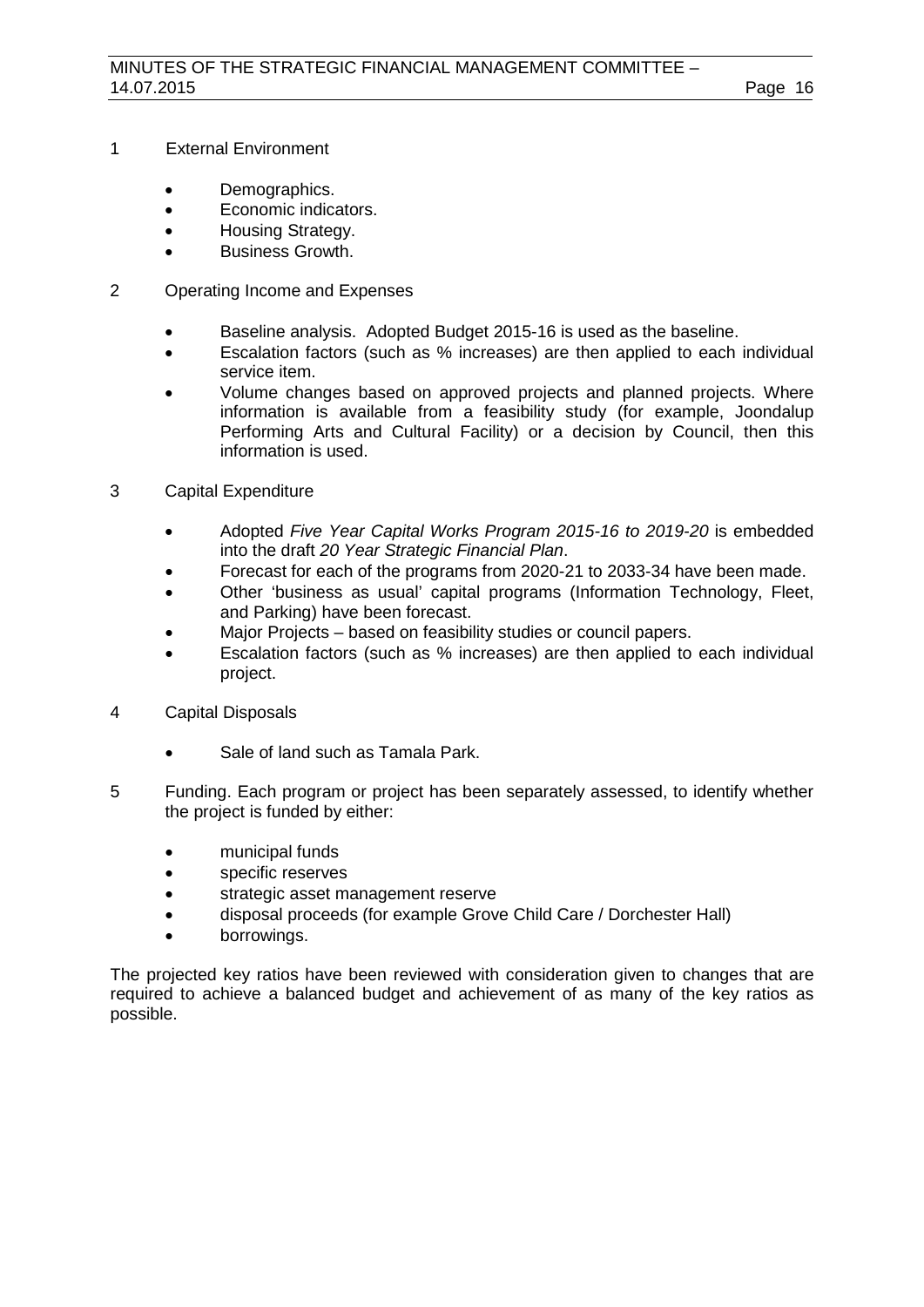#### **Attachments**

There are two attachments:

- Attachments 1.1 to 1.8 are the detailed schedules. Each of these attachments is explained in the table below.
- Attachment 2 is the draft plan itself. The contents of this are explained in a separate table.

| <b>No</b> | <b>Report</b>                                                           | <b>Purpose</b>                                                                                                                                                                                |
|-----------|-------------------------------------------------------------------------|-----------------------------------------------------------------------------------------------------------------------------------------------------------------------------------------------|
| 1.1       | <b>Key Ratios Summary</b>                                               | Summary of the key ratios achieved versus<br>$\circ$<br>adopted plan.<br>Other key indicators are also summarised.<br>$\circ$<br>Graphs of key indicators.<br>$\circ$                         |
| 1.2       | <b>Financial</b><br>20<br>Year<br><b>Projections</b>                    | Operating statement, capital expenditure, funding.<br>O                                                                                                                                       |
| 1.3       | <b>Assumptions</b>                                                      | Escalation assumptions applied for operating<br>$\circ$<br>income and operating expenditure.<br>Also includes other key assumptions, such as<br>$\circ$<br>costs of borrowing.                |
| 1.4       | Project<br><b>Major</b><br><b>Assumptions</b>                           | List of major projects.<br>$\circ$<br>Comparison of updated capital cost versus<br>$\circ$<br>adopted SFP, and comparison of timescales for<br>completion.                                    |
| 1.5       | Capital Expenditure by<br>Year<br>excluding<br>$\sim$ $-$<br>escalation | Summary of all capital requirements, both for<br>$\circ$<br>existing programs and new projects.<br>Projects that are highlighted in yellow are in<br>$\circ$<br>Attachment 1.7.               |
| 1.6       | Capital Expenditure by<br>Year $-$<br>including<br>escalation           | Summary of all capital requirements, both for<br>$\circ$<br>existing programs and new projects.<br>Projects that are highlighted in yellow are in<br>$\circ$<br>Attachment 1.7.               |
| 1.7       | <b>Capital Projects Funding</b>                                         | Funding summary to explain how each of the large<br>$\circ$<br>/ significant projects are funded.<br>This only includes those projects that are not<br>$\circ$<br>funded solely by municipal. |
| 1.8       | <b>Reserves</b>                                                         | Projected reserve balances and movements.<br>$\circ$                                                                                                                                          |

The table below provides a summary view of the content of the plan (Attachment 2 refers):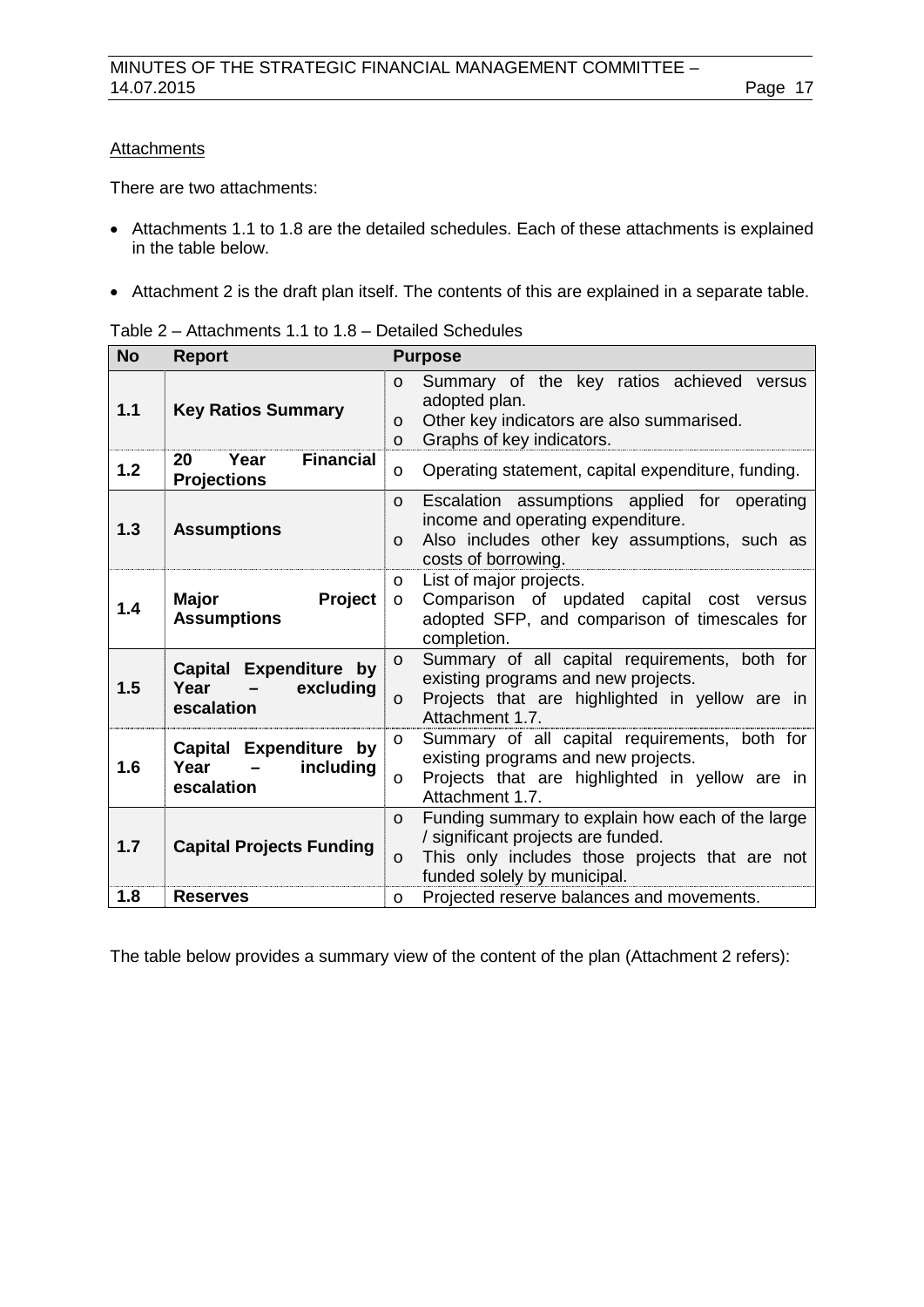| <b>Summary</b>                                               | <b>Reference</b>                                                  | <b>Pages</b> | <b>Details</b>                                                                                                                                                                                                                                                                                                                                                                                                                                                                                        |
|--------------------------------------------------------------|-------------------------------------------------------------------|--------------|-------------------------------------------------------------------------------------------------------------------------------------------------------------------------------------------------------------------------------------------------------------------------------------------------------------------------------------------------------------------------------------------------------------------------------------------------------------------------------------------------------|
| <b>Introduction</b>                                          | <b>Sections</b><br>1 to $3$                                       | 3 to 9       | Introductory sections, explaining the purpose of<br>the draft 20 Year Strategic Financial Plan,<br>executive summary and description of the City<br>of Joondalup.                                                                                                                                                                                                                                                                                                                                     |
| <b>Strategy</b>                                              | <b>Sections</b><br>4 to 5                                         | 11 to 13     | These two sections explain the strategy used to<br>prepare the projections. Includes:<br>Summary of the guiding principles, adopted<br>$\bullet$<br>by Council at its meeting held on 24 June<br>2014 (CJ101-06/14 refers).<br>Asset Management Policy and Five Year<br>Capital Works Program.                                                                                                                                                                                                        |
| <b>Assumptions</b>                                           | Section 6                                                         | 14 to 22     | This section provides details of the five sets of<br>assumptions used to build up the projections:<br>External environment.<br>Operating income and expenses.<br>Capital Expenditure.<br>Capital Proceeds.<br>Funding.                                                                                                                                                                                                                                                                                |
| <b>Impacts</b><br><b>Key</b><br><b>Ratios</b><br>and Funding | <b>Sections</b><br>7 to 9                                         | 23 to 41     | <b>These</b><br>three<br>sections<br>explain<br>ratio<br>the<br>projections and the supporting schedules.                                                                                                                                                                                                                                                                                                                                                                                             |
| <b>Risk</b><br>and<br><b>Sensitivity</b>                     | <b>Sections</b><br>10 to 11                                       | 42 to 47     | Analysis of risk and scenario analysis.                                                                                                                                                                                                                                                                                                                                                                                                                                                               |
| <b>Guiding</b><br><b>Principles</b>                          | Appendix 1                                                        | 48 to 50     | 20 Year Strategic Financial Plan - Guiding<br>Principles Statement as adopted by Council<br>meeting<br>held<br>24<br>June<br>2014<br>its<br>on<br>at<br>(CJ101-06/14 refers)<br>with<br>one<br>proposed<br>change.                                                                                                                                                                                                                                                                                    |
| <b>Capital</b><br><b>Projects</b>                            | Appendix 2                                                        | 50 to 51     | of<br>capital<br>programs/projects,<br>List<br>and<br>associated operating impacts.                                                                                                                                                                                                                                                                                                                                                                                                                   |
| <b>Financial</b><br><b>Statements</b>                        | Appendix 3<br>and<br>Financial<br><b>Statements</b><br>FS1 to FS4 | 52 to 62     | The supporting Financial Statements to the draft<br>20 Year Strategic Financial Plan.<br>The Financial Statements are:<br>As per the DLGC LTFP Framework and<br>$\bullet$<br>Guidelines (note Statement of Financial<br>Position and Equity Statement have been<br>combined as a single statement).<br>Similar statements required for the Budget<br>$\bullet$<br>and Annual Financial Statements, but in an<br>abridged format.<br>Each followed by a table that explains each<br>$\bullet$<br>line. |

# Table 3 – Explanation of the draft *20 Year Strategic Financial Plan*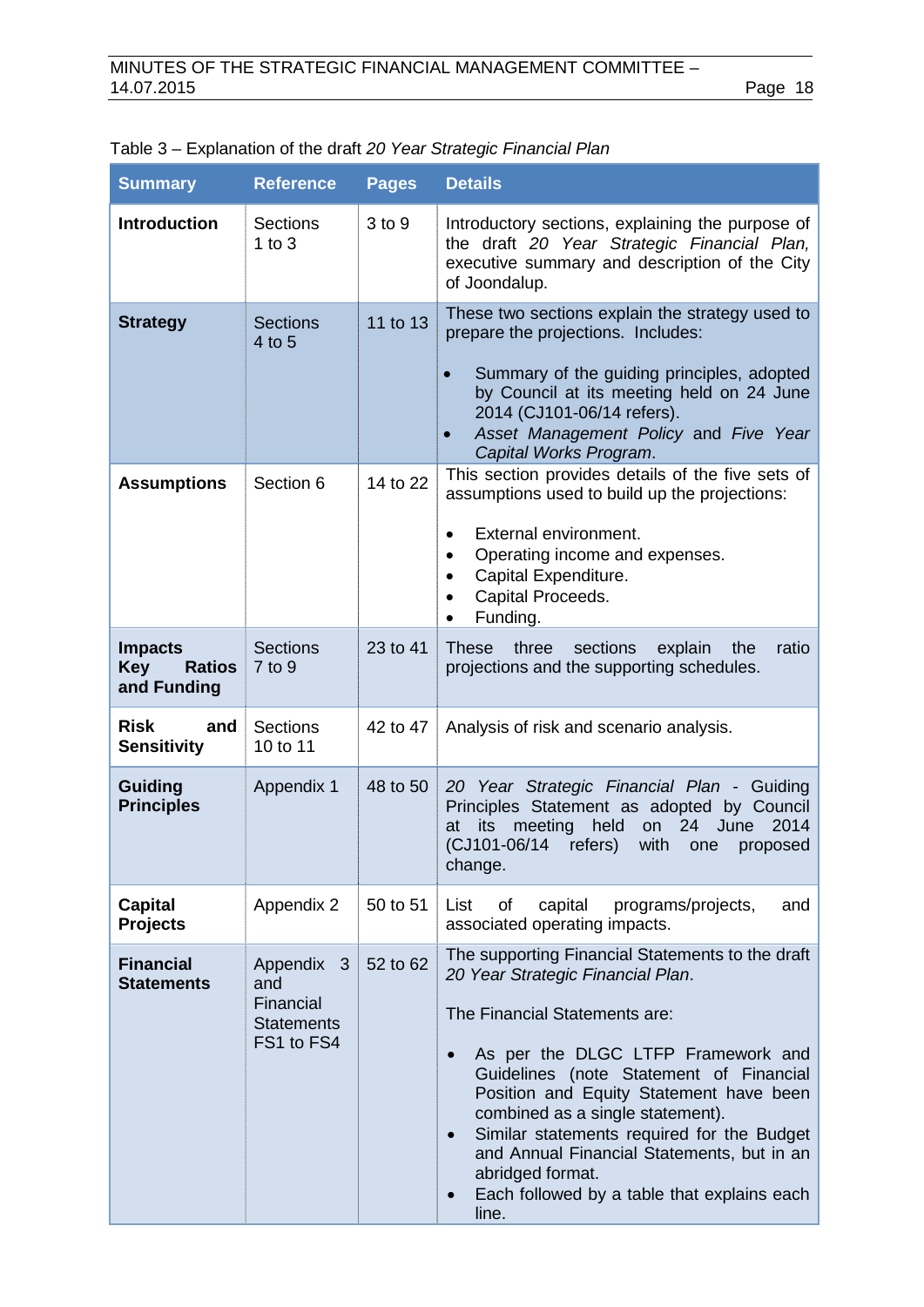| <b>Summary</b>                        | <b>Reference</b>                             | <b>Pages</b> | <b>Details</b>                                                                                     |
|---------------------------------------|----------------------------------------------|--------------|----------------------------------------------------------------------------------------------------|
| <b>Supporting</b><br><b>Schedules</b> | Supporting<br><b>Schedules</b><br>SS1 to SS5 |              | 63 to 71   Five supporting schedules provide additional<br>detail on calculations and projections. |

#### **Issues and options considered**

The projected increase in parking fees as shown in Attachment 1.3 is higher than the increase in other fees and charges; these increases are consistent with the business case for the multi-storey car park adopted by Council in 2012. The increase in licenses & registrations (which mostly relates to dog and cat registrations) is lower than other fees and charges, and in some years assumed to be zero because these charges are based on state legislation and difficult to predict.

In the early years of the plan cash reserves are depleted, reducing from \$50 million at June 2014 to \$17 million by 2017-18. The \$17 million relates entirely to tied reserves, with \$0 left in the Strategic Asset Management Reserve by 2017-18. The early years of the plan (and in particular 2017-18 and 2018-19) are projected to have a high level of new investment and consequently use up the Strategic Asset Management Reserve and then cause higher external borrowings than the City has normally used. Between the years 2015-16 to 2018-19 the City projects borrowings of \$57 million.

Between the years 2015-16 to 2018-19 the City projects borrowings of \$57 million. \$46 million of this relates to the Joondalup Performing Arts and Cultural Facility. Within the previous plan it was assumed that the future proceeds from Tamala Park land sales would allow the City to repay this quickly within six years. However the proceeds from Tamala Park will now be received over a longer period of time and in total will be insufficient to cover all of the costs of borrowings. The total cost to the City, including interest, of the Joondalup Performing Arts and Cultural Facility is \$67 million. As the future Tamala Park proceeds are estimated at \$44 million, there is a shortfall of \$23 million, which is assumed to be funded by general municipal funds. It is not the intention of this report to approve the funding of the Joondalup Perfoming Arts and Cultural Facility. A separate report will be prepared on this subject.

There are \$96 million borrowings projected within the 20 years of the plan, however these are spread across multiple years and begin to be repaid immediately. The maximum balance owing is estimated to be \$64 million at 2020-21. The borrowings of \$96 million may appear to be a high value, but in terms of the bold projects taken on and the ring-fencing of specific land proceeds (Tamala Park and Edgewater Quarry) to help fund major projects, the use of borrowings in the draft *20 Year Strategic Financial Plan* is deemed appropriate.

#### **Options**

At the time of presenting the *20 Year Strategic Financial Plan* for adoption, there are likely to be projects and plans being reviewed that have different assumptions to those included in the *20 Year Strategic Financial Plan*. The *20 Year Strategic Financial Plan* is updated annually, and therefore revised assumptions can be included in future updates of the *20 Year Strategic Financial Plan.*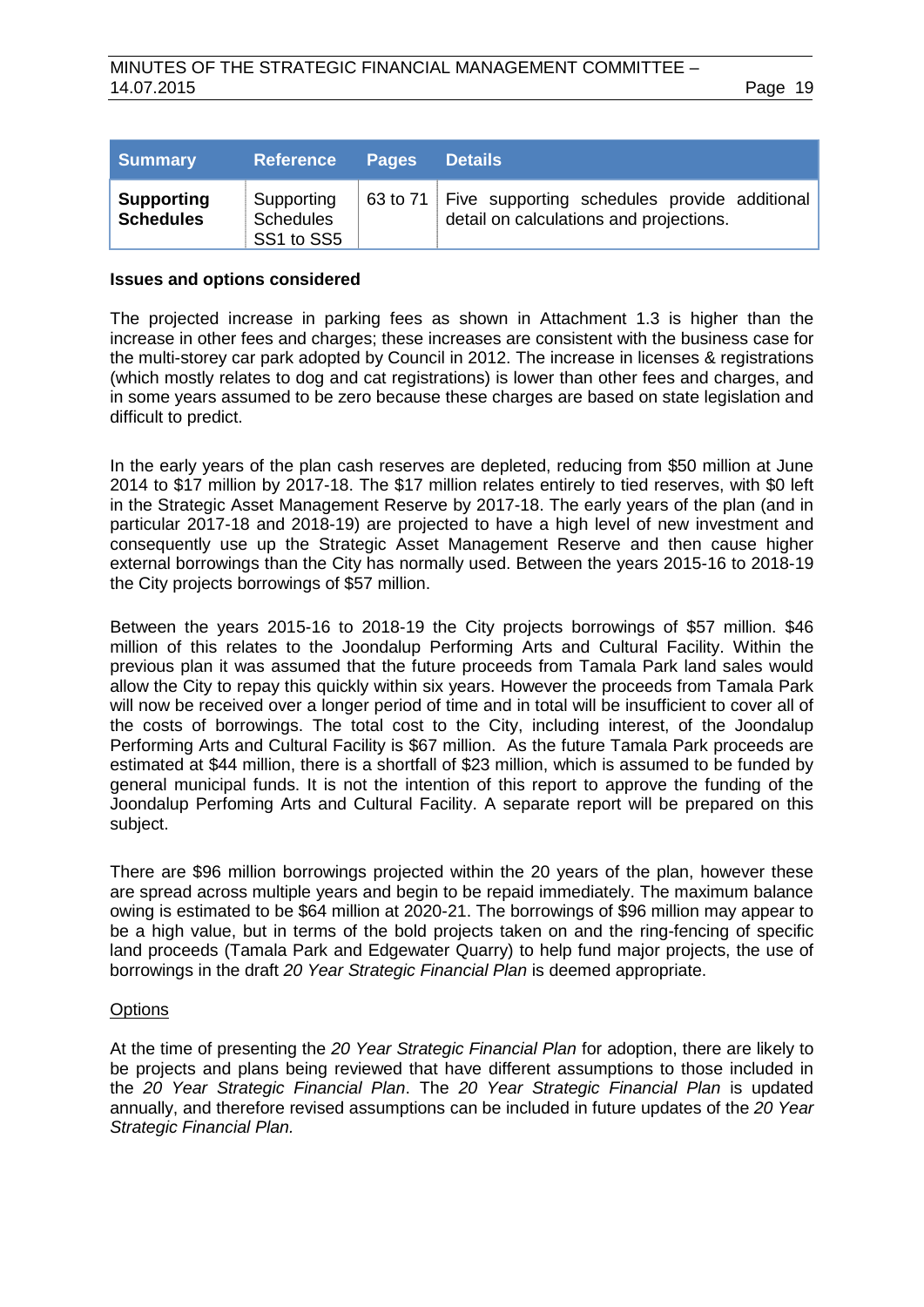The options available to Council are to:

- adopt the draft *20 Year Strategic Financial Plan*, without any further changes
- adopt the draft *20 Year Strategic Financial Plan* with changes or
- not adopt the draft *20 Year Strategic Financial Plan* at this stage pending further changes.

Option 1 is recommended.

## **Legislation / Strategic Community Plan / policy implications**

| Legislation                     | Section 5.56(1) of the Local Government Act 1995 provides<br>that:                    |  |  |
|---------------------------------|---------------------------------------------------------------------------------------|--|--|
|                                 | "A local government is to plan for the future of the district."                       |  |  |
| <b>Strategic Community Plan</b> |                                                                                       |  |  |
| <b>Key theme</b>                | Financial Sustainability.                                                             |  |  |
| <b>Objective</b>                | Effective management.                                                                 |  |  |
| <b>Strategic initiative</b>     | Manage liabilities and assets through a planned,<br>$\bullet$<br>long-term approach.  |  |  |
|                                 | Balance service levels for assets against long-term<br>$\bullet$<br>funding capacity. |  |  |
| <b>Policy</b>                   | 20 Year Strategic Financial Plan - Guiding Principles.                                |  |  |

#### **Risk management considerations**

The plan is based on many assumptions. There is a risk that those assumptions could be wrong or may not come to pass, however, it is a planning tool and the City is not committed to anything in the plan by virtue of endorsing it. Periodic review and update of the plan will ensure that it remains a relevant and useful document to manage the City's financial affairs into the future.

Within some years of the plan (notably 2017-18 and 2019-20), there are multiple planned projects, although some of these projects are not yet fully scoped, for example Grove Child Care / Dorchester Hall / Warwick Hall. There may appear to be a risk in the capacity of the City in implementing multiple projects. However this risk can be mitigated by outsourcing some of the activities such as detailed design if necessary. The City reviews the scheduling and implementation of major projects on an annual basis, as part of the review of *Five Year Capital Works Program* and *20 Year Strategic Financial Plan*, and will continue to evaluate capacity as part of the annual reviews.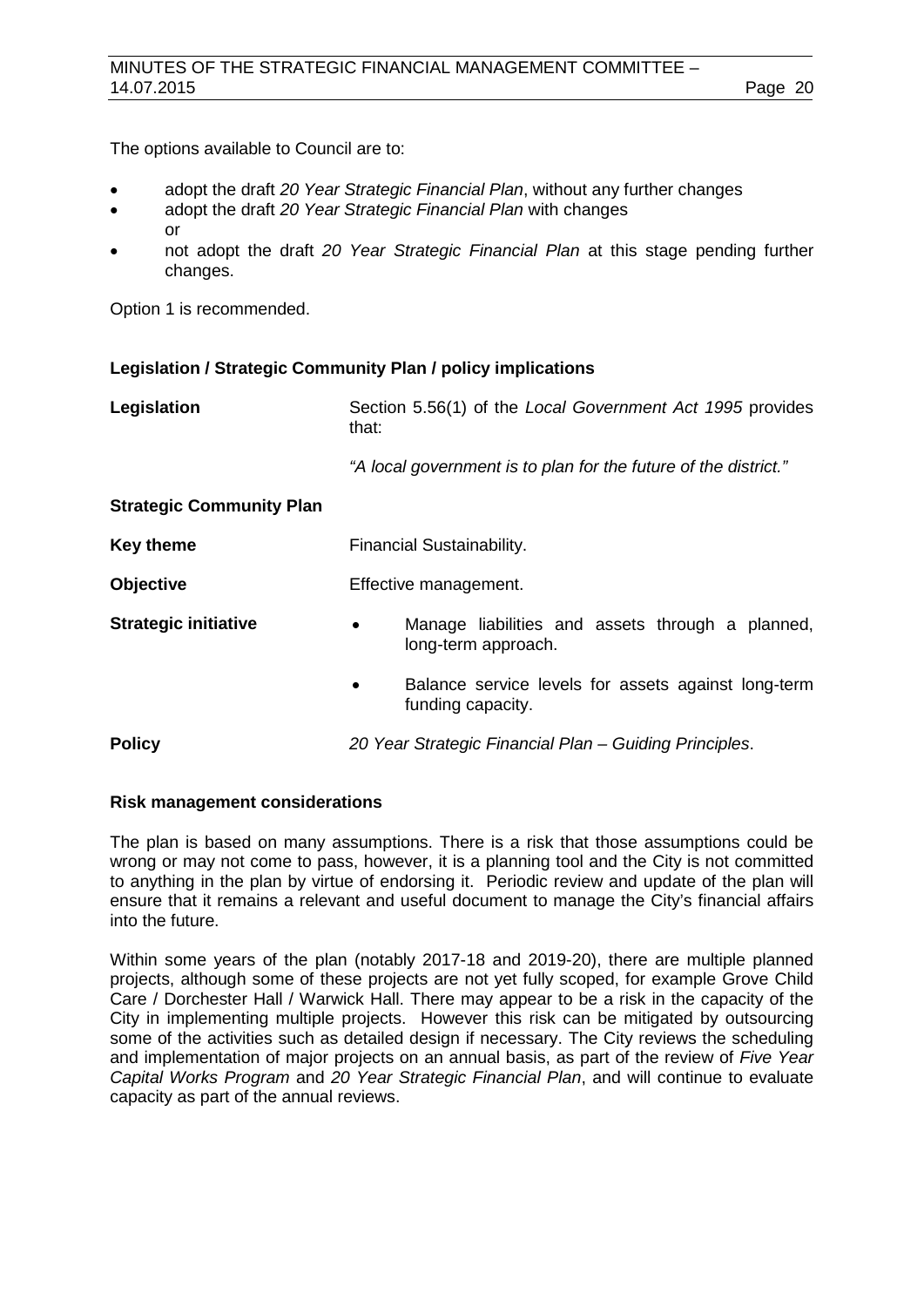# **Financial / budget implications**

The draft *20 Year Strategic Financial Plan* represents projections and estimates, based on many assumptions and is a primary planning tool for the development of future budgets. Adoption of the draft *20 Year Strategic Financial Plan*, however, does not constitute a commitment or agreement by the City to the projects and proposals it contains or the financial estimates and projections included in the draft *20 Year Strategic Financial Plan*.

The plan has been prepared and reviewed during the annual Budget process, which will enable the plan to be used as an enabler to the annual Budget for the following year.

#### **Regional significance**

Not applicable.

#### **Sustainability implications**

The draft *20 Year Strategic Financial Plan* represents the primary and key strategic financial planning document for the City and has a direct bearing on planning for the financial sustainability of the City.

#### **Consultation:**

The draft *20 Year Strategic Financial Plan* has been prepared after extensive consultation with City Business Units, the Executive Leadership Team and Elected Members.

#### **COMMENT**

The draft *20 Year Strategic Financial Plan* 2014-15 to 2033-34 (Attachment 2 refers), sets out a significant program of works and projects for the City of Joondalup over the next 20 years. These are in keeping with and represent the *Joondalup 2022* vision for the City: "*A global City: bold, creative and prosperous".*

Although the program is ambitious it is achievable with financial discipline and the draft *20 Year Strategic Financial Plan* maps out how this can be done.

The draft *20 Year Strategic Financial Plan 2014-15 to 2033-34* replaces the previous plan adopted in 2014.

The table below summarises the key ratios.

| <b>KEY RATIO</b>                     |                              |          |         | (A) Target Range(B) Updated 20 Year SFP       |                                                | c) Previously Adopted                         |                         |              |
|--------------------------------------|------------------------------|----------|---------|-----------------------------------------------|------------------------------------------------|-----------------------------------------------|-------------------------|--------------|
| as per the City's Guiding Principles |                              | Low      | High    | Number of<br>Years within<br><b>Tolerance</b> | Number of<br><b>Years Outside</b><br>Tolerance | Number of<br>Years Within<br><b>Tolerance</b> | vs. Current<br>Proposal |              |
|                                      | <b>IRate % Increase</b>      | $0.0\%$  | $5.0\%$ | 20                                            | 0                                              | 19                                            |                         |              |
|                                      | <b>IBalanced Books</b>       | \$0      | \$0     | 20                                            | 0                                              | 20                                            | 0                       |              |
| 3                                    | Operating Surplus Ratio %    | 2.0%     | $8.0\%$ | 13                                            |                                                | 10                                            | 3                       | $\mathsf{x}$ |
| 4                                    | Asset Sustainability Ratio % | $90.0\%$ | 110.0%  | 10                                            | 10                                             | 8                                             | 2                       | $\mathsf{X}$ |
| 5                                    | Debt Service Coverage Ratio  | < 5      | >5      | 20                                            | 0                                              | 17                                            | 3                       |              |
|                                      | <b>Total</b>                 |          |         | 83                                            | 17                                             | 74                                            | 9                       | X            |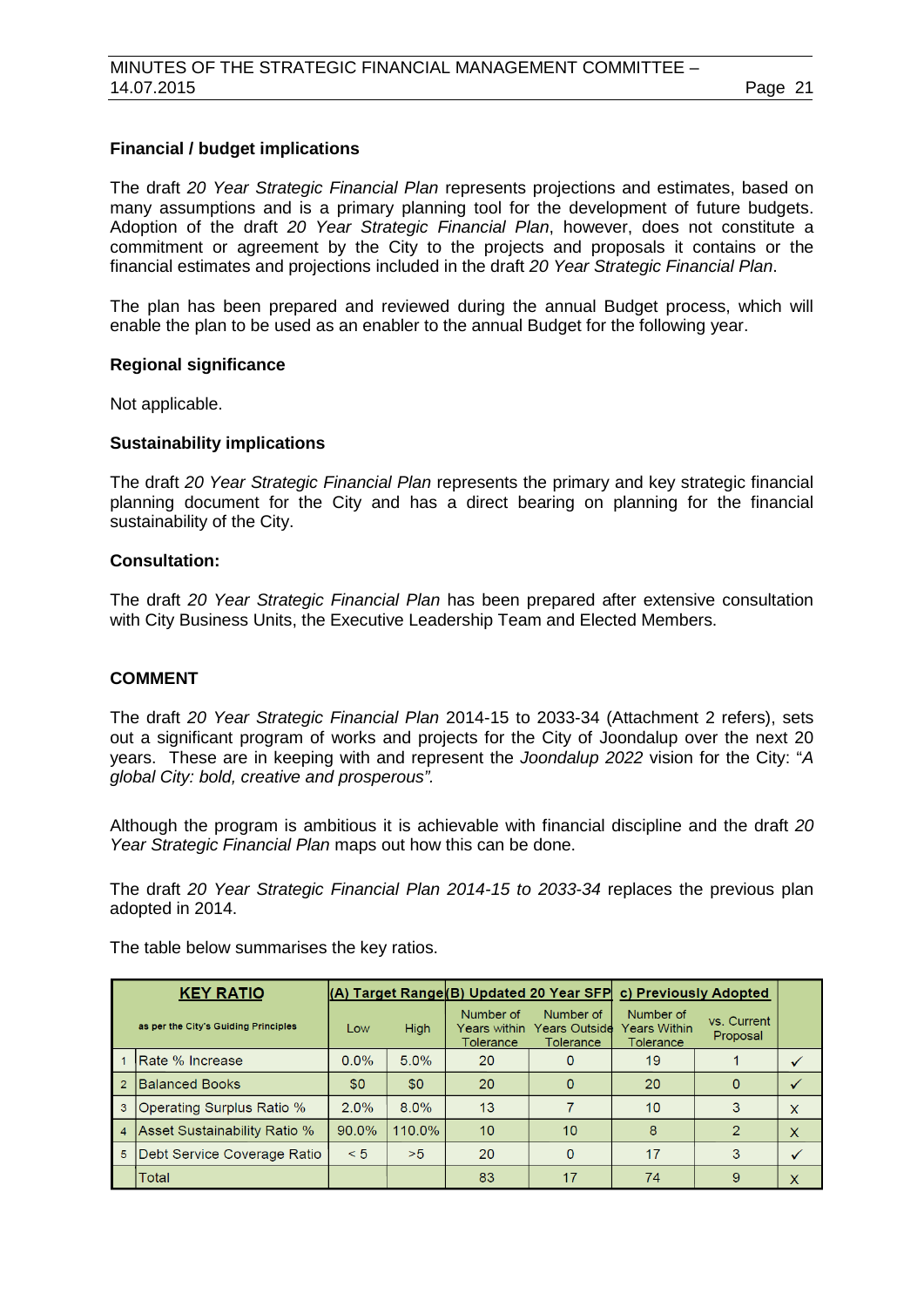Of the five key ratios identified within the *Guiding Principles*, 83 out of 100 are achieved, although there is only 33 out of 50 achieved in the first 10 years. Although the projected achievement of 83 ratios out of 100 is nine higher than the adopted plan, it is far from ideal because the City should achieve at least 90 of the key ratios. Indeed the operating surplus ratio, which is the most important ratio, is below the threshold for the first seven years and only comes within tolerance from 2021-22. For those ratios that are not achieved (operating surplus ratio and asset sustainability ratio), there is a positive trend. The ratios are explored in great detail within the plan at Attachment 2; some summary comments to note include the following:

- Rates increases at no more than 5%. This is achieved in 20 of the 20 years.
- Balance the books is a ratio that must be achieved every year, and the recommended option achieves that.
- Operating surplus ratio is the most important indicator out of all the ratios, as it has a mix of all the other ratios combined (liquidity, asset management, operating performance). The City currently has an operating surplus ratio that is below the target, however there are projected to be steady improvements. The target is to have a five year average between 2% and 8% which is projected to be achieved in 13 of the 20 years. The starting point of the projections of 2015-16 is negative 2.3% and it becomes difficult for the City to improve this in the next few years due to the new investment and the additional operating expenses required to operate new facilities. For example the Joondalup Performing Arts and Cultural Facility will depress the operating surplus ratio by 2.8% each year due to the operating subsidy required, interest expense on borrowings and the depreciation. The projections from 2021-22 onwards are all within the target or exceed it.
- Asset Sustainability Ratio measures the rate at which the City spends capital expenditure on replacement versus depreciation. The target is to be between 90% and 110%, the long-term average should be 100%. This ratio fails the target in the first 10 years which suggests that there is insufficient expenditure on replacement of existing assets and too much on new assets. The City's assets and infrastructure are relatively young and at this stage in their life cycle it is reasonable for the asset sustainability ratio to be depressed. The City will need to increase expenditure on renewals in later years as the City becomes older; this has been factored into the capital forecast. This ratio will be subject to on-going review with updates to the asset management plans and the ratio calculated separately for each asset class.
- Debt service coverage ratio compares the amount of operating cash flow available versus loan repayments. Ideally there should be surplus from operating cash flow of five times or more of loan repayments. It is intended that the ratio does not fall below the range of two to five, and the target is to avoid this occurring for five years in a row. This ratio is achieved in all 20 years, however there are five years where the ratio falls below the desired threshold of five, this is a short term impact caused by the borrowings of major investment including the Joondalup Performing Arts and Cultural Facility and Edgewater Quarry.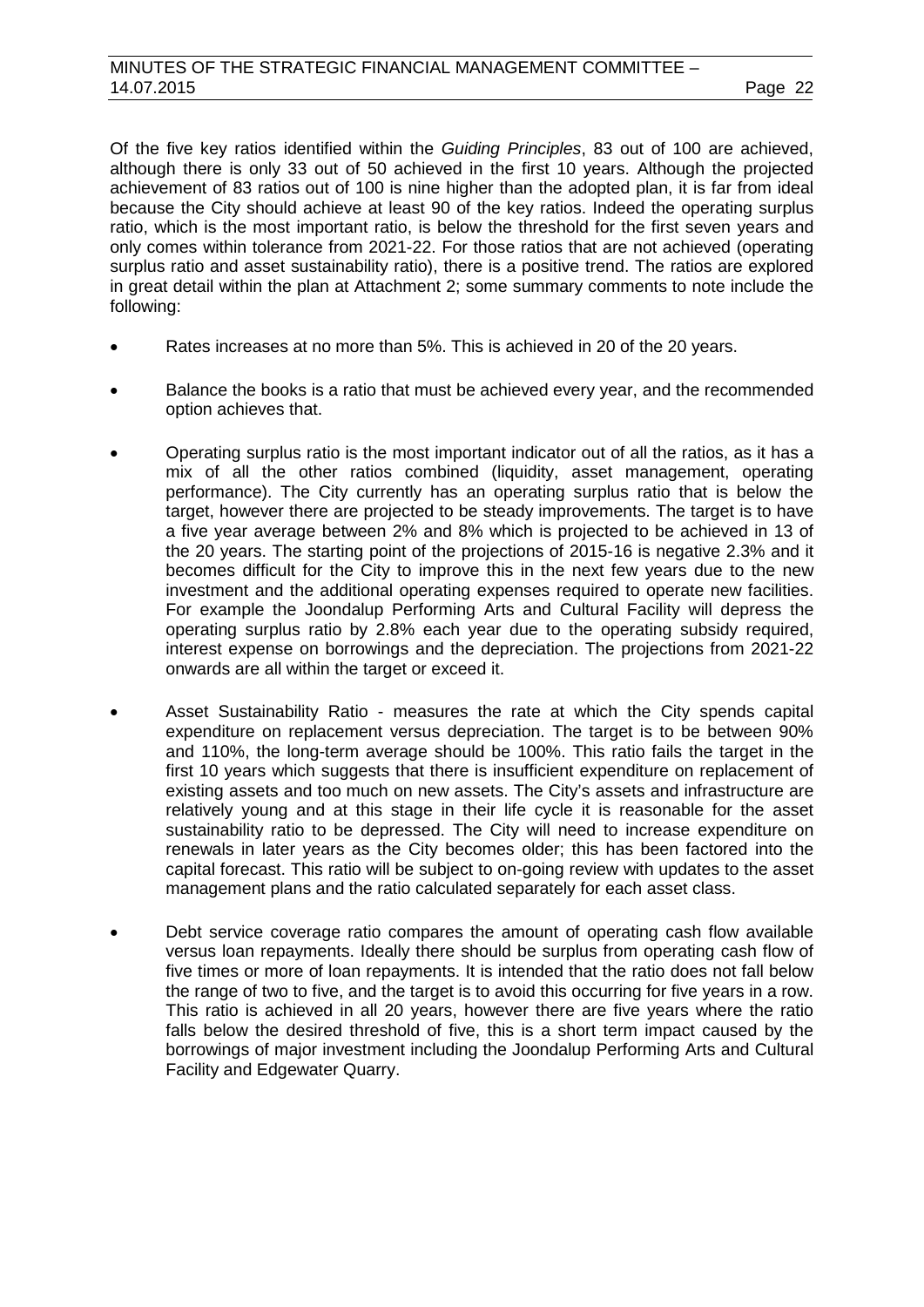# **VOTING REQUIREMENTS**

Simple Majority.

# **OFFICER'S RECOMMENDATION**

That Council:

- 1 ADOPTS the draft *20 Year Strategic Financial Plan* for the period 2014-15 to 2033-34 as at Attachment 2 to this Report;
- 2 ADOPTS the *Guiding Principles 2015* as included in Attachment 2 to this Report.

# **PROCEDURAL MOTION – THAT THE ITEM BE REFERRED BACK**

**MOVED Cr Corr, SECONDED Cr Hamilton-Prime that the** *20 Year Strategic Financial Plan* **for the period 2014-15 to 2033-34 BE REFERRED BACK to the Chief Executive Officer to allow the schedules of the plan to be recast in a way that highlights the financial impact of the plan by the removal of the Joondalup Performing Arts and Cultural Facility and the inclusion of the Hawker Park Clubrooms project.** 

# **The Procedural Motion was Put and CARRIED (6/0)**

**In favour of the Procedural Motion:** Crs Amphlett, Corr, Fishwick, Hamilton-Prime, McLean and Thomas.

*Appendix 2 refers*

*To [access this attachment on electronic document, click here:](http://www.joondalup.wa.gov.au/files/committees/SFMC/2015/Attach2agnSFMC140715.pdf)  Attach2agnSFMC140715.pdf*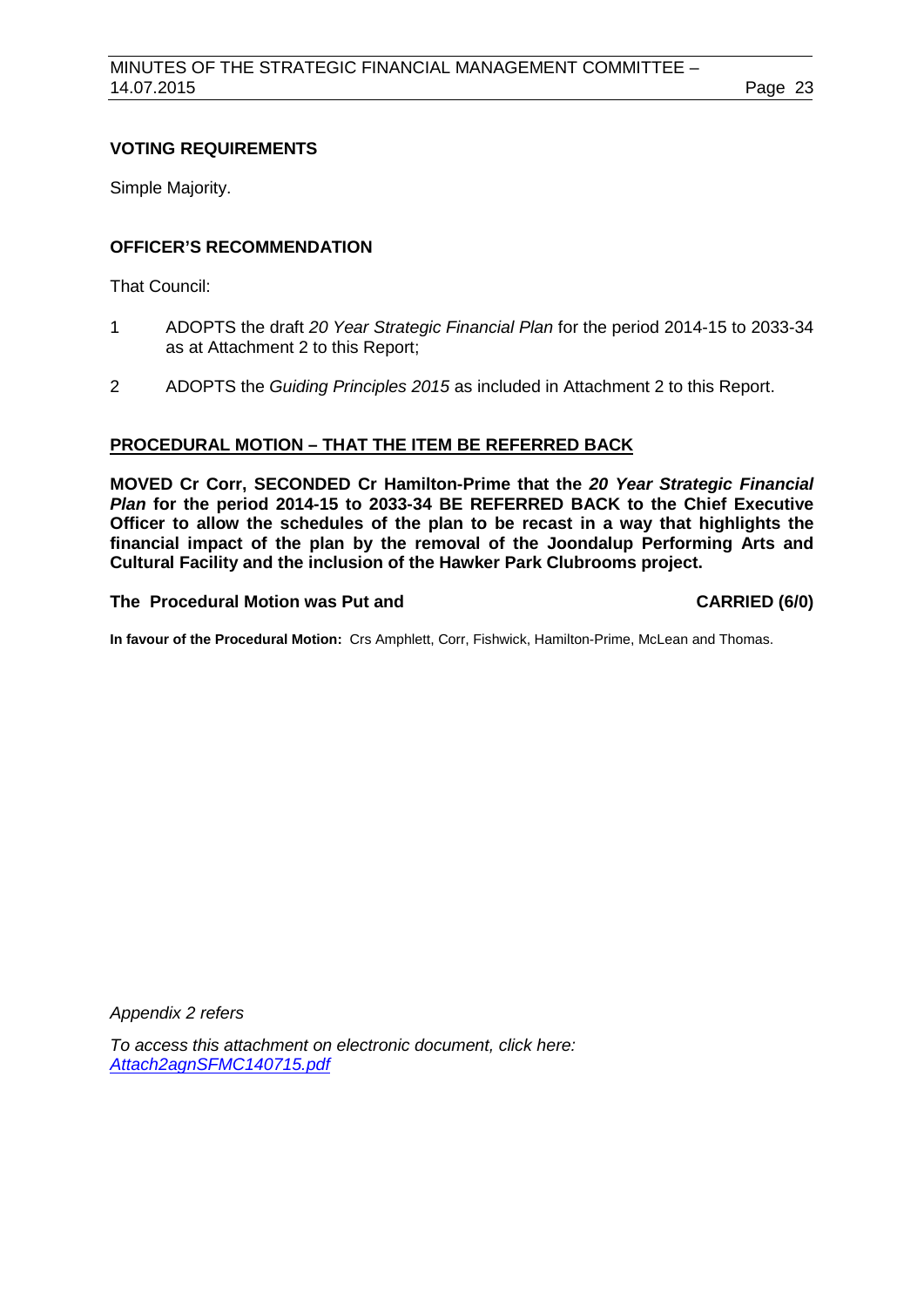<span id="page-23-0"></span>

| <b>WARD</b>                           | All                                                                                                                                                    |
|---------------------------------------|--------------------------------------------------------------------------------------------------------------------------------------------------------|
| <b>RESPONSIBLE</b><br><b>DIRECTOR</b> | Mr Garry Hunt<br>Office of the CEO                                                                                                                     |
| <b>FILE NUMBER</b>                    | 63627, 101515                                                                                                                                          |
| <b>ATTACHMENTS</b>                    | Nil.                                                                                                                                                   |
| <b>AUTHORITY / DISCRETION</b>         | Information - includes items provided to Council for<br>information purposes only that do not require a decision of<br>Council (that is for 'noting'). |

# **PURPOSE**

For the Strategic Financial Management Committee to note the progress towards the development of the proposed draft *Property Strategy.* 

# **EXECUTIVE SUMMARY**

As custodian of approximately \$98,861,990 worth of freehold land assets (carrying value being fair value less accumulated depreciation as shown in the City's Asset Register May 2015), the City has a responsibility to ensure that the land and any infrastructure it accommodates is prudently managed.

It is proposed that the City develops a *Property Strategy* that sets out the decision-making framework, policies and principles to guide its future with regard to property matters.

The City has been undertaking a process where it has sold a number of its freehold sites that were surplus to requirements, however, continuing to sell freehold land is not a direction that can be sustained in the long term. A more sustainable and structured approach may be for the City to retain ownership of some of its freehold land as a long-term investment to generate a residual income stream. Potentially, land acquisitions and lease arrangements may be income generating options for future consideration.

Examining opportunities with regard to the Crown land the City manages may also present financial and community benefits.

Preparation work towards the development of the *Property Strategy* has commenced and expert advice is now required. Consultants will be engaged to facilitate the City's future direction on land matters that includes strategies for optimisation.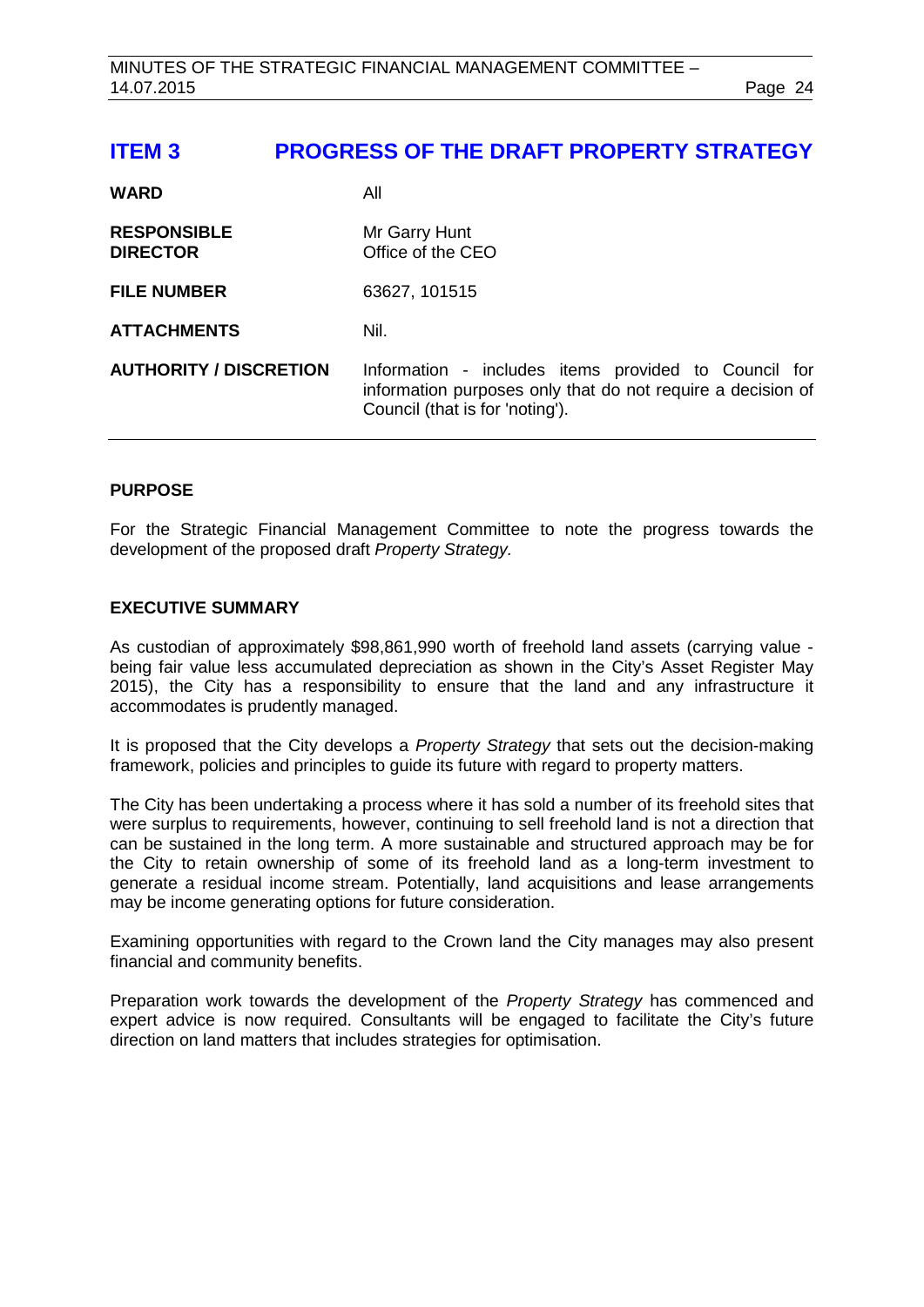*It is therefore recommended that the Strategic Financial Management Committee NOTES:*

- *1 the status report on the progress of the draft Property Strategy;*
- *2 the engagement of consultants to facilitate the City's proposed Property Strategy;*
- *3 that a further status report on the progress of the Property Strategy will be submitted to the Strategic Financial Management Committee at its meeting to be held on 9 November 2015.*

# **BACKGROUND**

Excluding the interest the City has with six other local governments in land within the City of Wanneroo, the City owns 135 freehold properties that serve a number of community purposes. Of the 135 properties, there are 64 drainage sumps, 40 civic/community purpose sites, 13 dune protection sites, eight car parks, seven sites used as public open space (POS) 'buffer strips' and three sites transferred for, and currently used, as POS.

In 2010, the City began examining its freehold land portfolio with a view to disposing of a surplus number of sites. Several of the sites had been in the City's ownership since the 1970s with their original purpose on ceding no longer being the core business of current local governments, for example kindergartens. For other sites considered for disposal, it was determined that within those specific locations, the local community was adequately served by community purpose facilities.

There were two phases of examination resulting in 14 sites being considered and to-date two sites have been withdrawn, five have been sold, leaving seven sites in various stages of progress towards sale. Reports on the status of these remaining seven sites are submitted to Council throughout the year.

A phase 3 examination of land identified a number of valuable City land assets that have, for 25 to 35 years, presented to the community as POS although POS was not their original acquisition purpose. To realise the value of these assets, sensitively considered solutions could be investigated to achieve the best possible overall result. These sites have considerable value and if at all possible this value should be realised.

Of the seven sites that are at various stages towards their potential disposal, Council to date has made a commitment to facilitate the development of 'aged and dependent persons' dwellings' by restricting the zoning of particular sites. However, this may need to be reconsidered due to the restriction limiting the marketability of land.

# **DETAILS**

Based on the eventual depletion of land, it is not a long-term solution for the City to continually sell its freehold land and therefore other strategies need to be investigated. These may include complex high value projects or simpler strategies such as leasing land on commercial terms.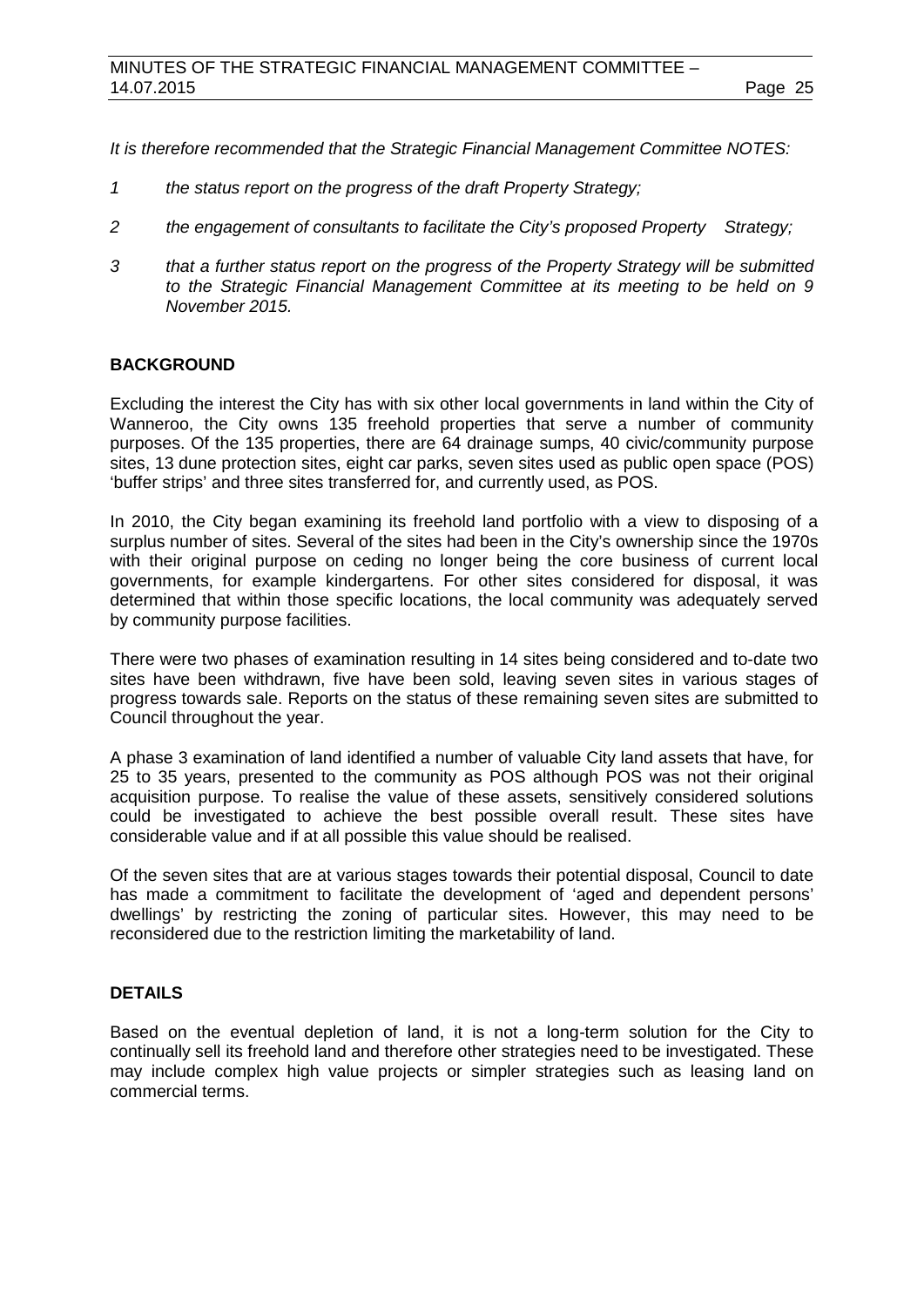The City needs to develop a *Property Strategy* that sets out a policy framework and provides guiding principles on the City's future management, disposal and acquisition of land. It needs to be an integral component of the City's strategic direction and have a strong link to all related corporate documents, especially asset management plans.

The various elements of the *Property Strategy*, especially its investment approach, may need to be implemented over short, medium and long-term time periods. With long term plans for outcomes that have the potential to cause a negative community reaction, this timeframe allows a transitional period of adjustment. If these outcomes are supported by rigorous research and financial analysis, it may go some way for the community to realise and adjust to the overall benefits gained.

Data collection and data verification has been the commencement point of the strategy. This has not only related to the City's freehold land, but also Crown land that the City has management over.

The City already has comprehensive freehold and Crown land inventories that were developed as part of the *Property Management Framework* and the Crown land inventory is being verified against records held at Landgate. This inventory indicates that the City manages approximately 612 land parcels and the assessment work is not only a reconciliation of Landgate and City records, but viewing plans of each site to ascertain if they present any opportunities.

A data verification exercise is also being conducted on unallocated Crown land within the City.

#### **Issues and options considered**

Part of having a property strategy in place will be the guidance it will provide to the decision-making framework with regard to City freehold and managed Crown land. Detailed below are some potential matters to be considered once a framework has been approved.

#### Freehold land

The City may wish to continue with its approach to make land available at higher density and restrict the use to the development of units for over 55s, or recode sites to a higher density for unit development without restriction. Both have the potential to create a benefit to City residents with the former allowing residents to 'age in place' and the latter potentially enabling smaller more affordable housing options.

Commercial child care centres may also be an option to consider and this could be based on a land lease arrangement allowing the City to retain the asset. This not only serves the purpose of providing an income stream for the City, but support parents and families with young children.

The foregoing options could be considered based on partnerships with state government departments, other local governments, commercial developers and non-government organisations. The potential benefits of collaboration are accessing new markets, shared costs and risks and gaining access to various areas of expertise.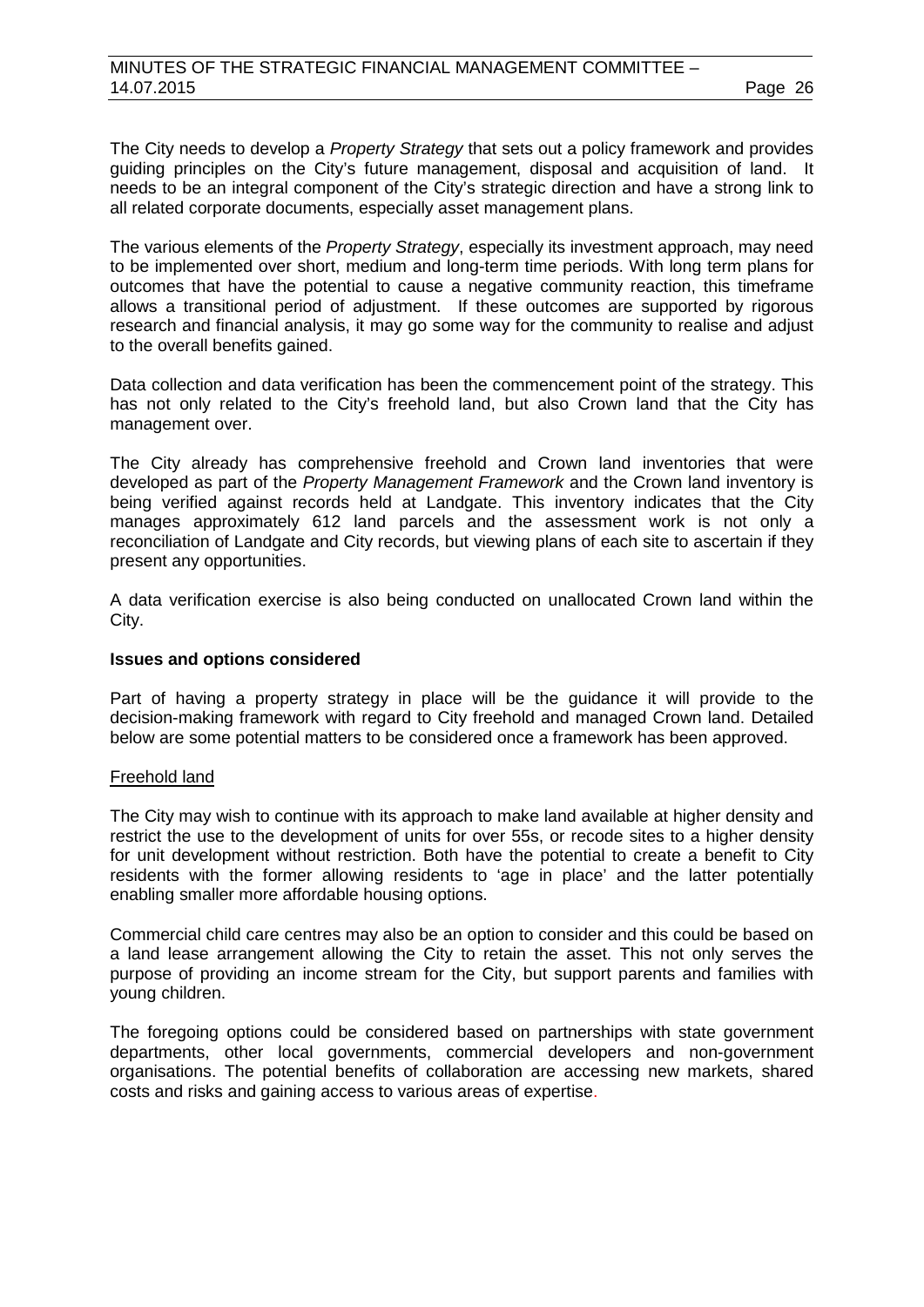# Drainage Sumps

Some drainage sumps may present an opportunity to be converted into residential land to eventually be rezoned and disposed of. To progress with this investigation, monitoring the identified sumps over at least two winter seasons will be required. This will allow the City to fully assess their potential, determine a scope of works to manage flood waters and calculate conversion costs.

## **Potential Opportunities with Crown Land**

#### **Exchanges**

For the City to be in a position to exchange any of the sites it owns that present as parks, the current Crown land exchange process used by State Government needs to be more flexible.

Advice from the Department of Lands (DoL) is that in general terms, a Crown land exchange with local government freehold land is on a dollar for dollar basis therefore local governments do not make a financial gain. This outcome – the local government paying for the Crown land site - would appear to make the exchange exercise in most cases impractical. Based on this model, there is little movement between State and local governments with regard to land exchanges.

Contact with the DoL could be made in order for consideration to be given to a 'land area for land area' exchange model, with local governments being prepared to offer some percentage of the sales proceeds when the exchanged Crown land site is sold. This approach may allow for local governments to realise the value of a significant freehold land asset and the State making financial gain. Another potential benefit is the City exchanging freehold sites that are significantly treed for Crown land sites of less conservation value.

The above concept could be investigated and reported back to Council.

# **Department of Lands' Section 152 Guidelines**

The Crown land the City manages is intrinsically linked to financial and community benefits with regard to development options. Consulting with the DoL regarding the acquisition of Crown land sites at a concessional rate is an approach to be investigated. If this approach was successful, these sites would eventually be rezoned and sold to pay for capital improvements to recreation land in the vicinity of the acquired site.

There are other potential benefits to the City with good management of its Crown land. An example is the relocation of a community facility currently developed on freehold land that is adjacent to Crown land. Potentially relocating the facility onto the adjacent Crown land over an agreed to timeframe would enable the City to consider future opportunities for the vacated freehold land.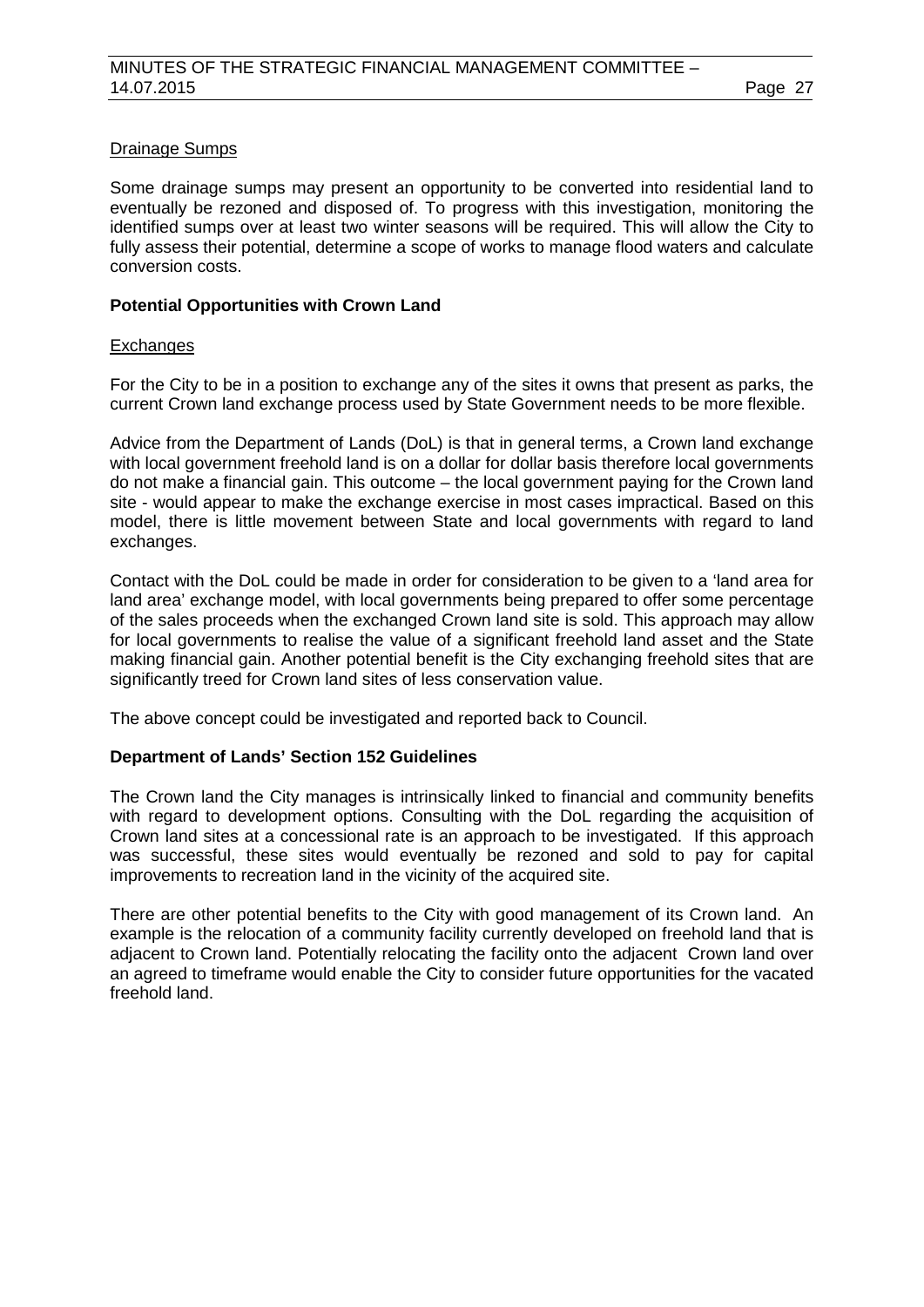| Legislation                     | Sections 3.58 and 3.59 of the Local Government Act 1995<br>(Act), together with the Local Government (Functions and<br>General) Regulations 1996 determine how<br>local<br>a<br>government may dispose of property. |  |  |  |
|---------------------------------|---------------------------------------------------------------------------------------------------------------------------------------------------------------------------------------------------------------------|--|--|--|
|                                 | The Land Administration Act 1997 deals with matters relating<br>to Crown land.                                                                                                                                      |  |  |  |
|                                 | As the strategy progresses, other sections of the relevant<br>legislation may apply and will be detailed accordingly.                                                                                               |  |  |  |
| <b>Strategic Community Plan</b> |                                                                                                                                                                                                                     |  |  |  |
| <b>Key theme</b>                | Financial Sustainability.                                                                                                                                                                                           |  |  |  |
|                                 | <b>Quality Urban Environment.</b>                                                                                                                                                                                   |  |  |  |
| <b>Objective</b>                | Financial diversity, Effective management and Major project<br>delivery.                                                                                                                                            |  |  |  |
|                                 | Quality built outcomes.                                                                                                                                                                                             |  |  |  |
| <b>Strategic initiative</b>     | Identify opportunities for new income streams that are.<br>$\bullet$<br>financially sound and equitable.                                                                                                            |  |  |  |
|                                 | Buildings and landscaping is suitable for the immediate<br>environment and reflect community values.                                                                                                                |  |  |  |
| <b>Policy</b>                   | Asset Management Policy.                                                                                                                                                                                            |  |  |  |
|                                 | Sustainability Policy.                                                                                                                                                                                              |  |  |  |

#### **Risk management considerations**

Disposal of property needs to comply with the requirements of Sections 3.58 and 3.59 of the *Local Government Act 1995* (Act), which are designed to ensure openness and accountability in the disposal process.

For land being sold, the City sets its reserve prices based on up-to-date market valuations and there is the potential that the reserve prices will not be realised. Market conditions need to be taken into account with the sale of land.

As part of the development of the *Property Strategy*, consideration should also be given to the City's position on the need for land by non-government organisations that serve the City's residents.

The proposed changes to the land use for some properties may result in resident dissatisfaction.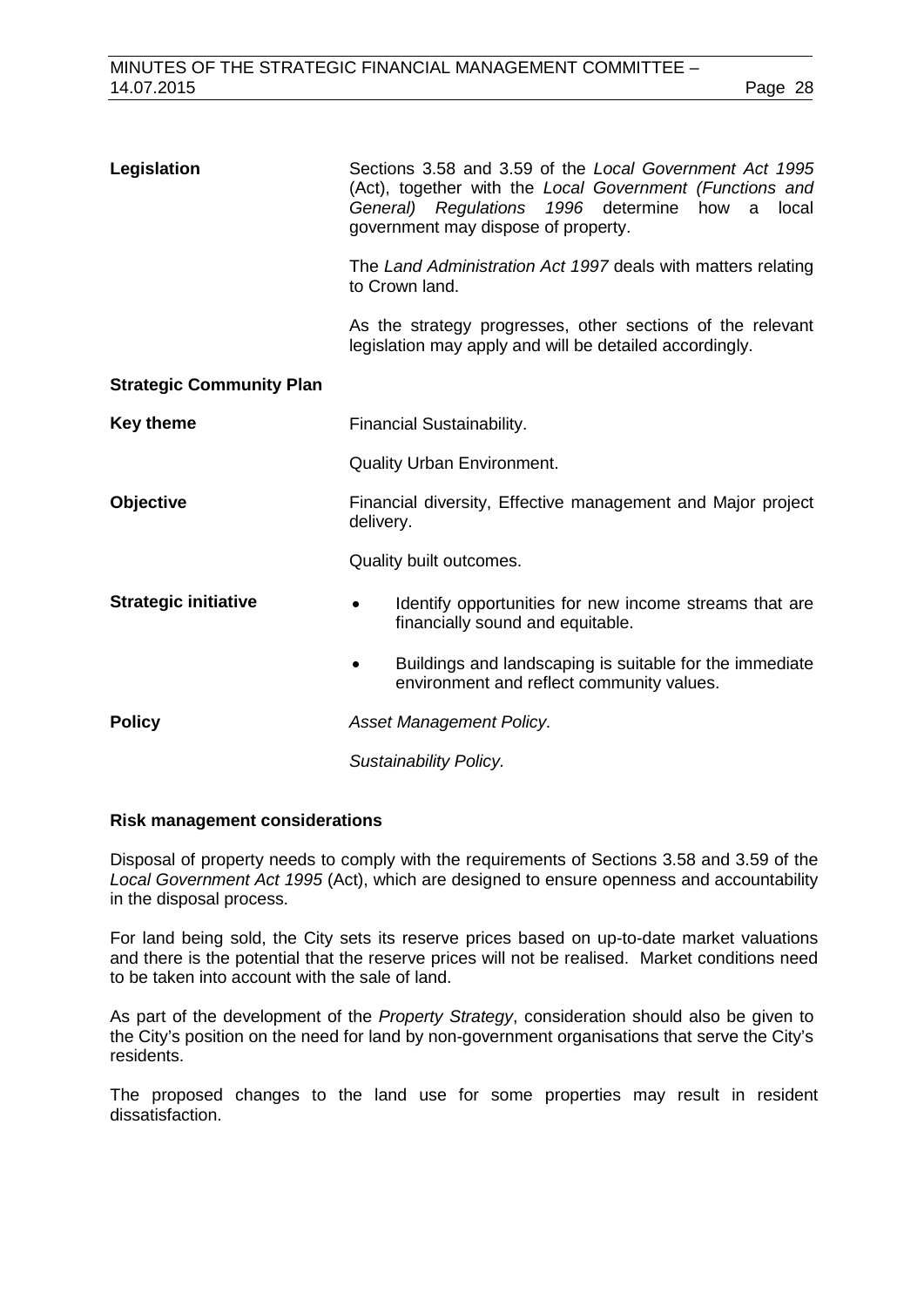The progress and eventual content of the strategy need to take into account the current and future plans of all other business units that have an interest in freehold and Crown land.

## **Financial / budget implications**

Market valuation information is used to set the reserve price on land being disposed of.

To-date any expenditure with regard to land sales has been offset by the income received or the income pending on sale. For some future land projects, current and future financial impact statements will be required.

Related expenditure costs with regard to the strategy are consultancy fees, legal and settlement fees, advertising costs, land surveying and amalgamation costs and potentially real estate fees and commissions.

#### **Regional significance**

The proceeds from the sale and investment opportunities with regard to City freehold land are committed to the Joondalup Performing Arts and Cultural Facility (JPACF) reserve. The development of the JPACF will enhance the City Centre as the major commercial, educational, recreational and arts and culture centre for the northern corridor of the Perth metropolitan area.

As they are land related, there are other major projects that could be incorporated into the details of the strategy in some agreed form; these being the proposed development of Ocean Reef Marina, the Joondalup City Centre Commercial Office Development, the City's Cafés/Kiosk/Restaurants project and the development of the Catalina Estate in the suburbs of Clarkson and Mindarie.

## **Sustainability implications**

The disposal of City freehold land that has been set aside for community use should not be disposed of without there being a nominated purpose or a future strategy.

Social sustainability is evident to-date, as Council has supported the restricted use of 'aged or dependent persons' dwellings' which provide alternative housing choices for the City's ageing population.

Council has previously noted that the proceeds from the sale of its freehold land are to be transferred to the JPACF Reserve fund.

# **Consultation**

The City has the option to consult with residents using the process outlined in its *Community Consultation and Engagement Policy* and *Protocol* prior to any formal or statutory advertising that may be required.

To-date, the required 42-day advertising period for amendments to DPS2 has been when the community generally has been first able to make a submission on proposals regarding land disposals.

Under the *Local Government Act 1995,* leasing of land is also considered to be a disposal and how the City disposes of land will determine the advertising process.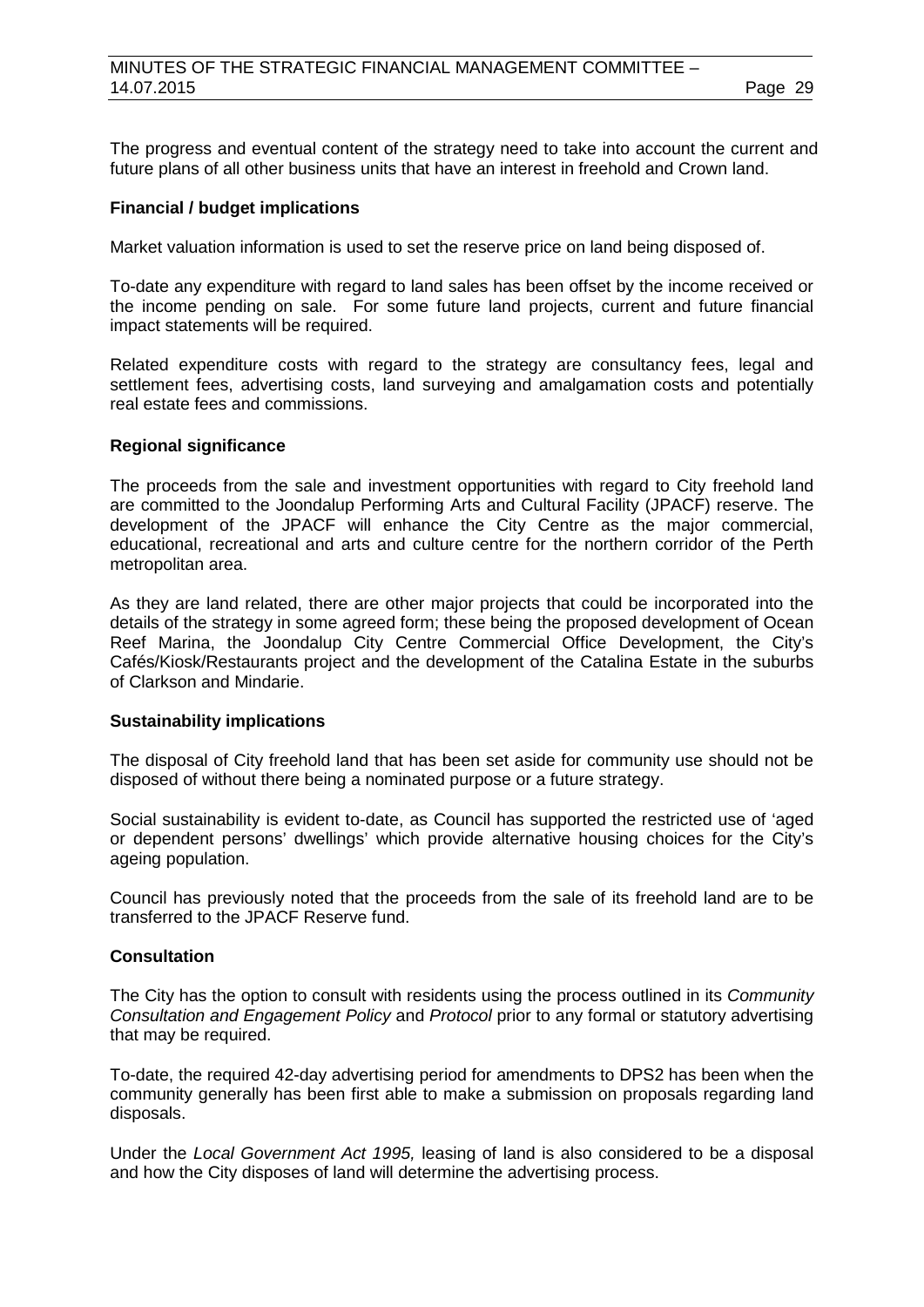# **COMMENT**

Work has commenced towards the development of the proposed *Property Strategy*. Expert advice will be engaged to provide assistance in developing the guiding principles and policy position on the City's future management of its freehold and Crown land.

The current position is that research and other associated background work to the development of the proposed *Property Strategy* has been commenced. With regard to its land transactions, the City has properties available for sale, some supported for disposal and other potential opportunities with regard to properties identified in the phase 3 examination of City freehold land. Assessing opportunities concerning Crown land such as Crown land exchanges with City freehold land may also be a consideration, although based on the DoL's advice, for land exchanges to have benefit to the City, a more flexible process would be required.

The City has been approached by the Department of Housing with regard to potential partnerships and there may be similar opportunities with other local governments.

# **VOTING REQUIREMENTS**

Simple Majority.

*The Governance Coordinator left the meeting at 6.20pm.*

**MOVED Cr McLean, SECONDED Cr Thomas that the Strategic Financial Management Committee NOTES:**

- **1 the status report on the progress of the draft** *Property Strategy***;**
- **2 the engagement of consultants to facilitate the City's proposed** *Property Strategy***;**
- **3 that a further status report on the progress of the** *Property Strategy* **will be submitted to the Strategic Financial Management Committee at its meeting to be at held on 9 November 2015.**

## **The Motion was Put and CARRIED (6/0)**

**In favour of the Motion:** Crs Amphlett, Corr, Fishwick, Hamilton-Prime, McLean and Thomas.

*The Senior Financial Analyst left the meeting at 6.22pm.*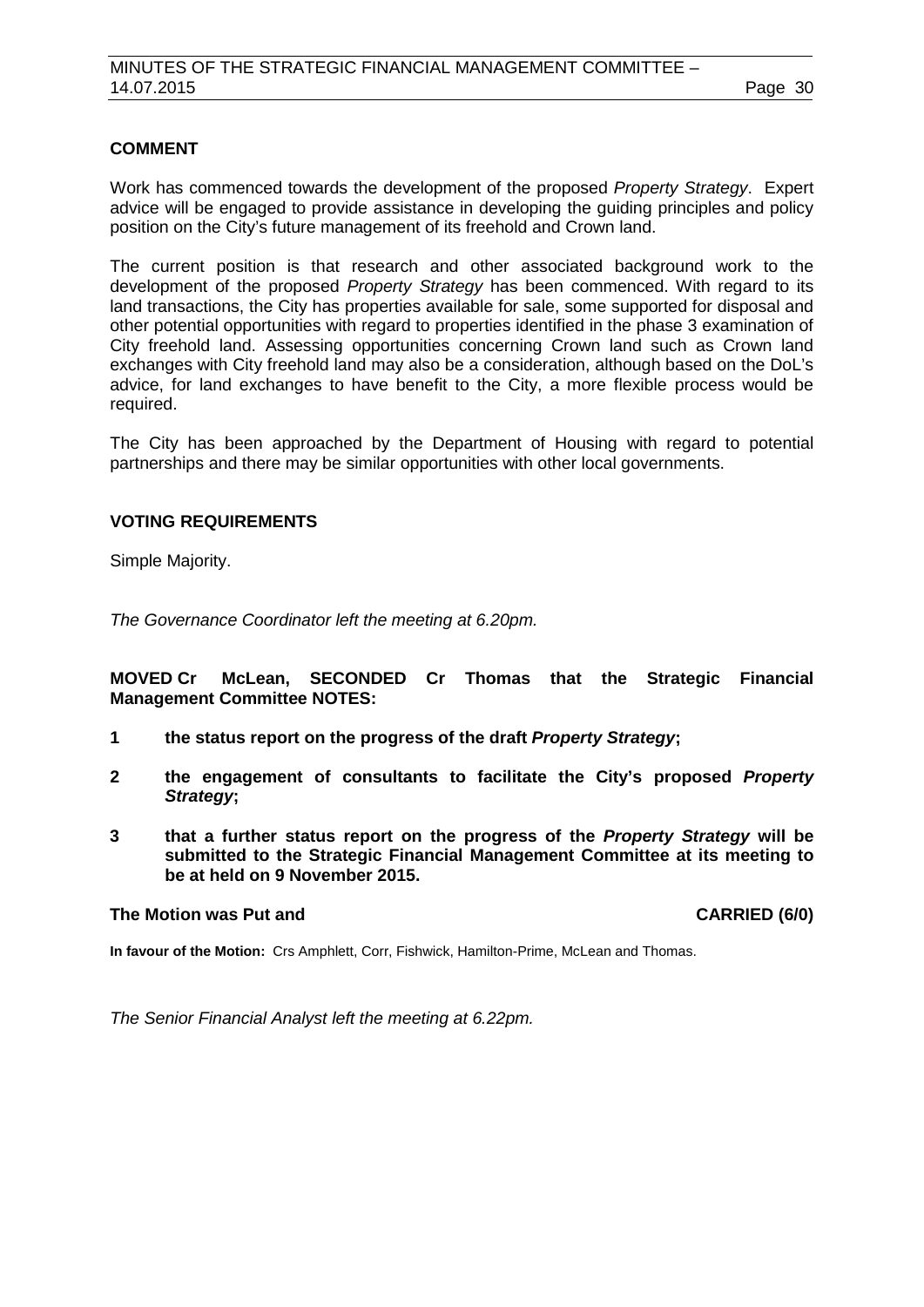<span id="page-30-0"></span>**ITEM 4 CONFIDENTIAL - PROPOSED DISPOSAL OF LOT 23 (77) GIBSON AVENUE, PADBURY**  WARD South-West **RESPONSIBLE** Mr Garry Hunt<br> **DIRECTOR** Office of the C **Diffice of the CEO FILE NUMBER** 53562, 101515 **ATTACHMENTS** Attachment 1 Location Plan *(Please Note: The Report and Attachment is confidential and will appear in the official Minute Book only).* **AUTHORITY / DISCRETION** Executive - The substantial direction setting and oversight role of Council, such as adopting plans and reports, accepting tenders, directing operations, setting and amending budgets.

This report is confidential in accordance with section 5.23(2)(h) of the *Local Government Act 1995*, which also permits the meeting to be closed to the public for business relating to the following:

*The determination by the local government of a price for the sale or purchase of property by the local government.*

A full report was provided to Elected Members under separate cover. The report is not for publication.

#### **MOVED Cr Hamilton-Prime, SECONDED Cr Thomas that Council:**

- **1 in accordance with Section 3.58(3) of the** *Local Government Act 1995,* **AGREES to give local public notice of the proposed disposal of Lot 23 (77) Gibson Avenue, Padbury to The Stephens Group for an amount of \$2,146,500 inclusive of GST;**
- **2 NOTES that after the conclusion of public advertising, a further report will be submitted to Council to enable it to consider any submissions received prior to agreeing to dispose of the property.**

## **The Motion was Put and CARRIED (5/1)**

**In favour of the Motion:** Crs Amphlett, Fishwick, Hamilton-Prime, McLean and Thomas. **Against the Motion:** Cr Corr.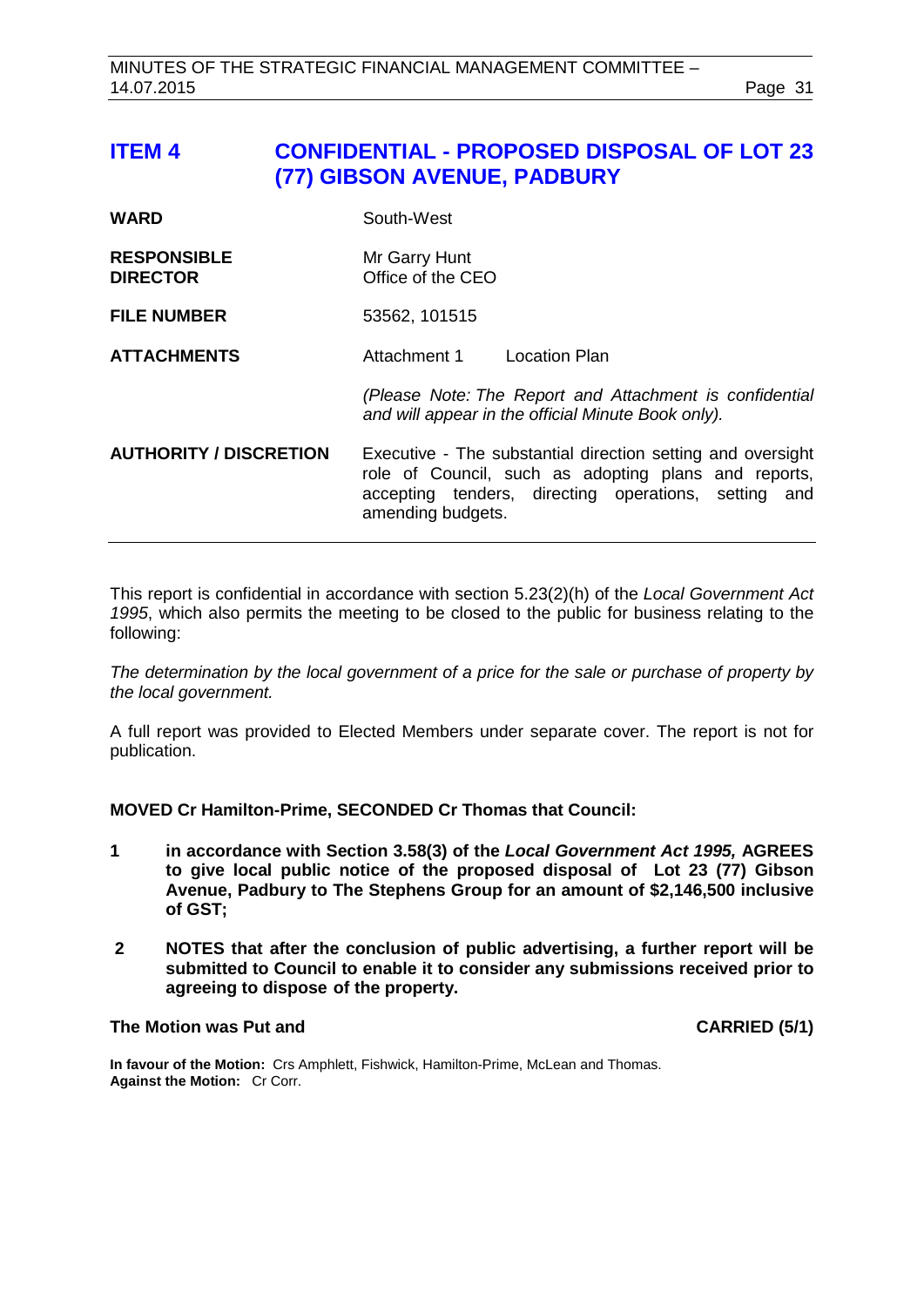# <span id="page-31-0"></span>**ITEM 5 CONFIDENTIAL - PROPOSED DISPOSAL OF LOT 745 (103) CARIDEAN STREET, HEATHRIDGE**

| <b>WARD</b>                           | North-Central                                                                                                                                                                                    |  |  |
|---------------------------------------|--------------------------------------------------------------------------------------------------------------------------------------------------------------------------------------------------|--|--|
| <b>RESPONSIBLE</b><br><b>DIRECTOR</b> | Mr Garry Hunt<br>Office of the CEO                                                                                                                                                               |  |  |
| <b>FILE NUMBER</b>                    | 37562, 101515                                                                                                                                                                                    |  |  |
| <b>ATTACHMENTS</b>                    | Attachment 1<br><b>Location Plan</b>                                                                                                                                                             |  |  |
|                                       | (Please Note: The Report and Attachment is confidential<br>and will appear in the official Minute Book only).                                                                                    |  |  |
| <b>AUTHORITY / DISCRETION</b>         | Executive - The substantial direction setting and oversight<br>role of Council, such as adopting plans and reports,<br>accepting tenders, directing operations, setting and<br>amending budgets. |  |  |

This report is confidential in accordance with section 5.23(2)(h) of the *Local Government Act 1995*, which also permits the meeting to be closed to the public for business relating to the following:

*The determination by the local government of a price for the sale or purchase of property by the local government.*

A full report was provided to Elected Members under separate cover. The report is not for publication.

**MOVED Cr Amphlett, SECONDED Cr McLean that Council:**

- **1 in accordance with Section 3.58(3) of the** *Local Government Act 1995***, AGREES to give local public notice of the proposed disposal of Lot 745 (103) Caridean Street, Heathridge to Conway Projects for an amount of \$920,000 inclusive of GST;**
- **2 NOTES that after the conclusion of public advertising, a further report will be submitted to Council to enable it to consider any submissions received prior to agreeing to dispose of the property.**

#### **The Motion was Put and CARRIED (6/0)**

**In favour of the Motion:** Crs Amphlett, Corr, Fishwick, Hamilton-Prime, McLean and Thomas.

*Cr Chester left the room at 6.28pm.*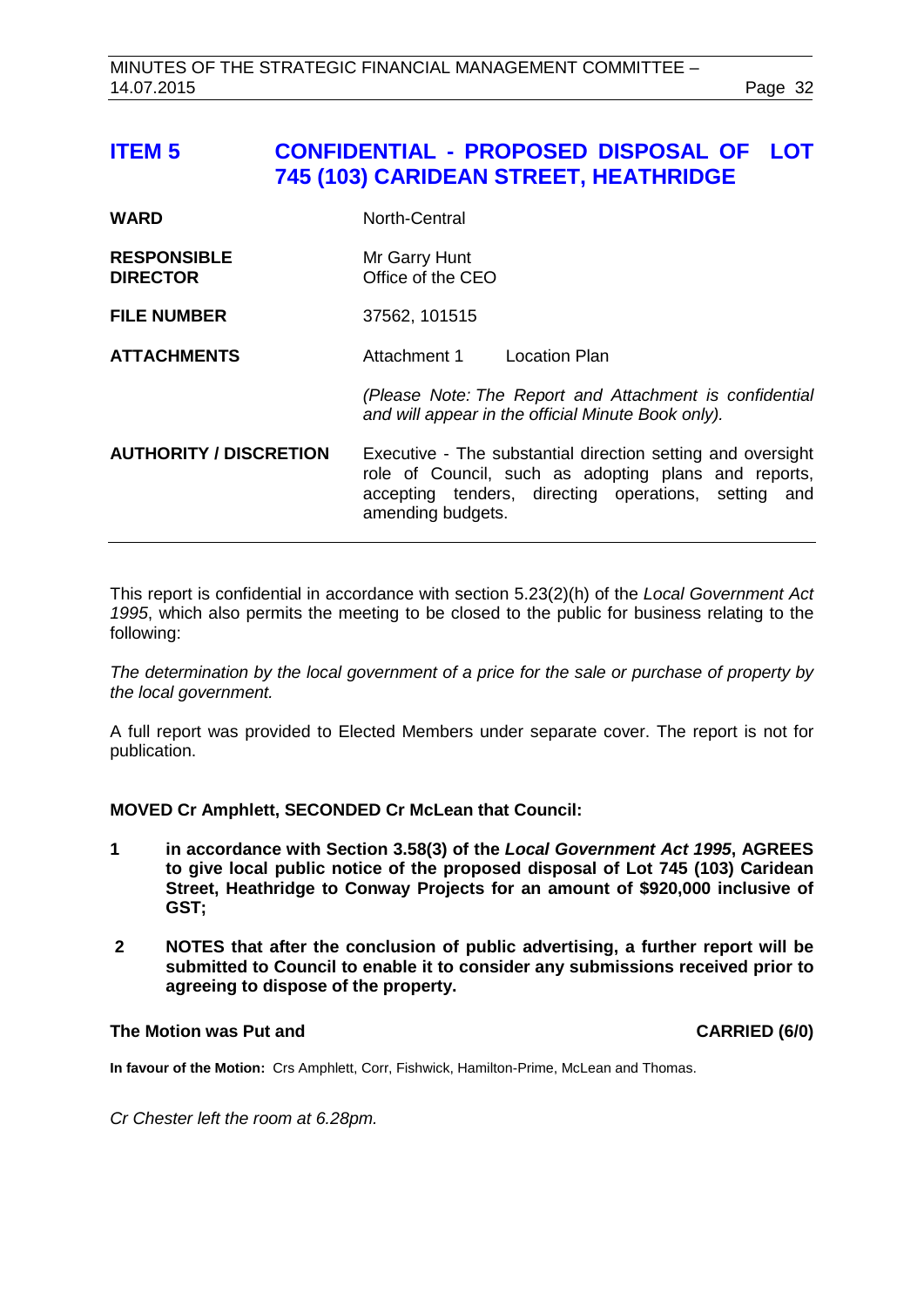<span id="page-32-0"></span>

| <b>ITEM 6</b> |                                                     | <b>CONFIDENTIAL - STATUS REPORT ON CITY</b> |  |  |  |
|---------------|-----------------------------------------------------|---------------------------------------------|--|--|--|
|               | FREEHOLD PROPERTIES PROPOSED FOR<br><b>DISPOSAL</b> |                                             |  |  |  |

| WARD                                  | All                                |                                                                                                                                                                             |
|---------------------------------------|------------------------------------|-----------------------------------------------------------------------------------------------------------------------------------------------------------------------------|
| <b>RESPONSIBLE</b><br><b>DIRECTOR</b> | Mr Garry Hunt<br>Office of the CEO |                                                                                                                                                                             |
| <b>FILE NUMBER</b>                    | 63627, 101515                      |                                                                                                                                                                             |
| <b>ATTACHMENTS</b>                    | Attachment 1                       | Location Plans - Lot 200 (24), Lot 201<br>(22) and Lot 202 (20) Kanangra<br>Crescent, Greenwood and Lot 745 (103)<br>Caridean Street, Heathridge                            |
|                                       | Attachment 2                       | Location Plans - Lot 23 (77) Gibson<br>Avenue, Padbury and Lot 803 (15)<br>Burlos Court, Joondalup                                                                          |
|                                       | Attachment 3                       | Location Plans - Lot 549 (11) Moolanda<br>Boulevard, Kingsley and Lot 1001 (14)<br>Camberwarra Drive, Craigie                                                               |
|                                       | Attachment 4                       | Location Plans - Lots 642/643 (57/59)<br>Marri Road, Duncraig and Lot 12223<br>(12) Blackwattle Parade, Padbury                                                             |
|                                       |                                    | (Please Note: The Report and Attachments confidential and<br>will appear in the official Minute Book only).                                                                 |
| <b>AUTHORITY / DISCRETION</b>         | amending budgets.                  | Executive - The substantial direction setting and oversight<br>role of Council, such as adopting plans and reports,<br>accepting tenders, directing operations, setting and |

This report is confidential in accordance with section 5.23(2)(h) of the *Local Government Act 1995*, which also permits the meeting to be closed to the public for business relating to the following:

*The determination by the local government of a price for the sale or purchase of property by the local government.*

A full report was provided to Elected Members under separate cover. The report is not for publication.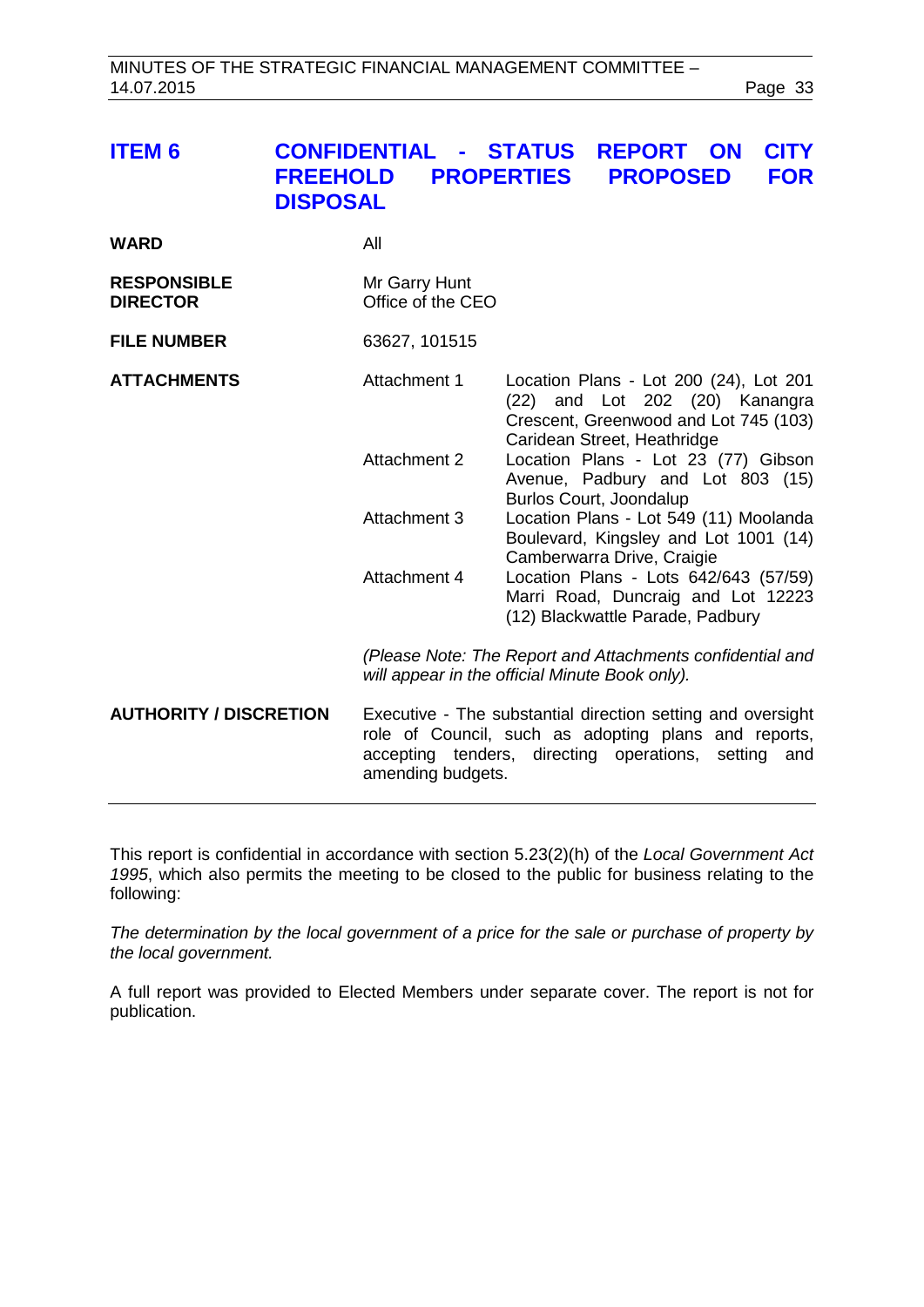**MOVED Cr Hamilton-Prime, SECONDED Cr Thomas that the Strategic Financial Management Committee NOTES:** 

- **1 the status report on the progress of the City's proposed disposal of the seven freehold land sites as at 14 July 2015 as detailed in this Report;**
- **2 the status report on the progress of the City's proposed acquisition of State owned Lot 12223 (12) Blackwattle Parade, Padbury;**
- **3 a further status report on the progress of the City's proposed disposal of seven freehold land sites and the proposed acquisition of Lot 12223 (12) Blackwattle Parade, Padbury will be submitted to the next Strategic Financial Management Committee at its meeting held on 9 November 2015.**

It was requested that each part of the motion be voted upon separately.

**MOVED Cr Hamilton-Prime, SECONDED Cr Thomas that the Strategic Financial Management Committee NOTES:** 

**1 the status report on the progress of the City's proposed disposal of the seven freehold land sites as at 14 July 2015 as detailed in this Report;**

#### **The Motion was Put and CARRIED (6/0)**

**In favour of the Motion:** Crs Amphlett, Corr, Fishwick, Hamilton-Prime, McLean and Thomas.

**MOVED Cr Hamilton-Prime, SECONDED Cr Thomas that the Strategic Financial Management Committee NOTES:** 

**2 the status report on the progress of the City's proposed acquisition of State owned Lot 12223 (12) Blackwattle Parade, Padbury;**

#### **The Motion was Put and CARRIED (6/0)**

**In favour of the Motion:** Crs Amphlett, Corr, Fishwick, Hamilton-Prime, McLean and Thomas.

**MOVED Cr Hamilton-Prime, SECONDED Cr Thomas that the Strategic Financial Management Committee NOTES:** 

**3 a further status report on the progress of the City's proposed disposal of seven freehold land sites and the proposed acquisition of Lot 12223 (12) Blackwattle Parade, Padbury will be submitted to the next Strategic Financial Management Committee at its meeting held on 9 November 2015.**

# **The Motion was Put and CARRIED (6/0)**

**In favour of the Motion:** Crs Amphlett, Corr, Fishwick, Hamilton-Prime, McLean and Thomas.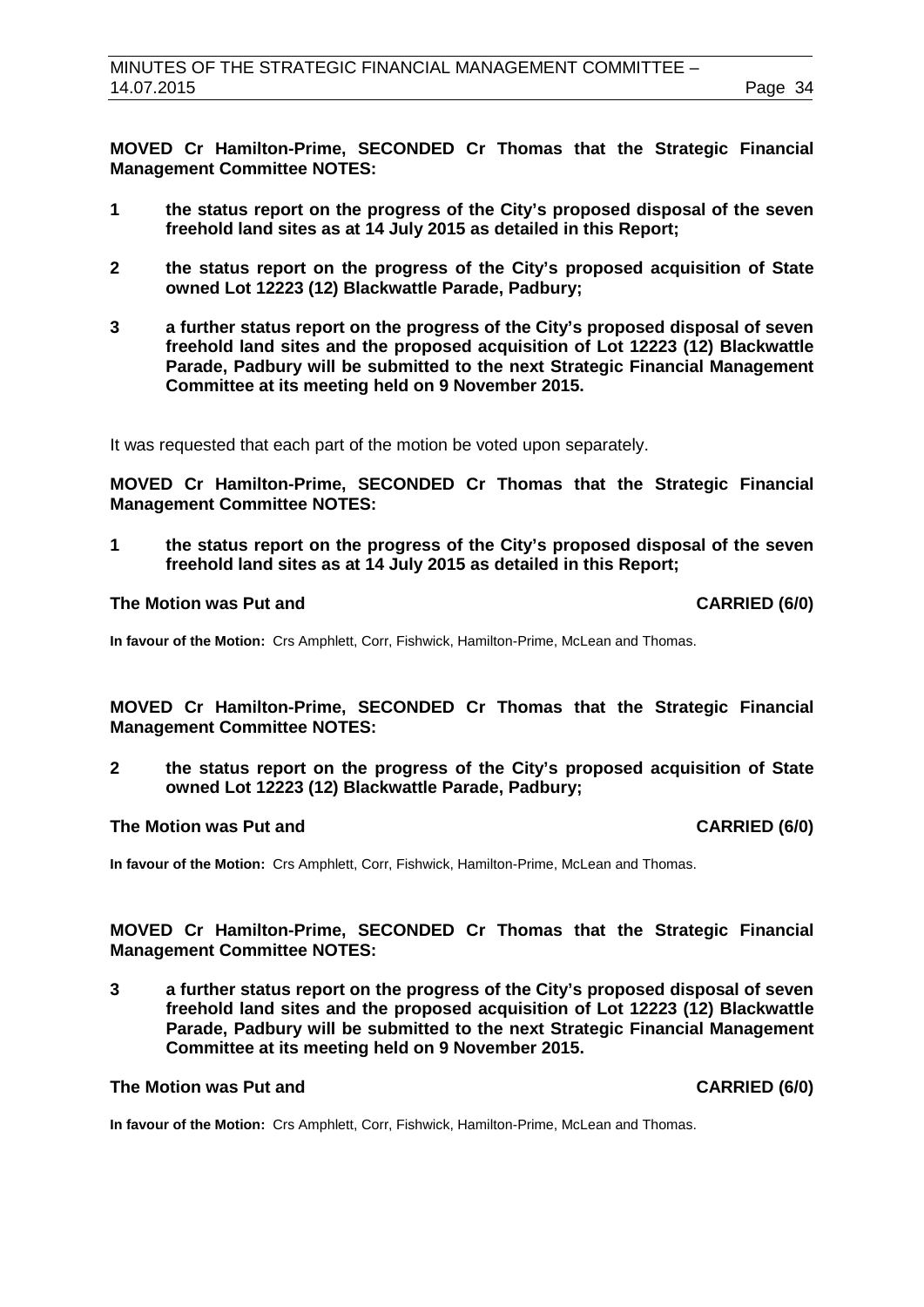# <span id="page-34-0"></span>**ITEM 7 CONFIDENTIAL - PINNAROO POINT CAFÉ/KIOSK PROJECT - INTERIM STATUS REPORT**

| <b>WARD</b> | South-West |
|-------------|------------|
|             |            |

**RESPONSIBLE** Mr Garry Hunt<br> **DIRECTOR** Chief Executive **Chief Executive Officer** 

**FILE NUMBER** 102656, 101515

**ATTACHMENTS** Attachment 1 Site Plan

*(Please Note: The Report and Attachment is confidential and will appear in the official Minute Book only).*

**AUTHORITY / DISCRETION** Executive - The substantial direction setting and oversight role of Council, such as adopting plans and reports, accepting tenders, directing operations, setting and amending budgets.

This Report is confidential in accordance with section 5.23(2)(e)(iii) of the *Local Government Act 1995*, which also permits the meeting to be closed to the public for business relating to the following:

*A matter that if disclosed would reveal information about the business, professional, commercial or financial affairs of a person.*

A full report was provided to Elected Members under separate cover. The report is not for publication.

**MOVED Cr Hamilton-Prime, SECONDED Cr Thomas that Council:**

- **1 NOTES the Pinnaroo Point Café/Kiosk Project - Interim Status Report;**
- **2 REQUESTS the Chief Executive Officer negotiate a lease agreement with Rock (WA) Pty Ltd T/as White Salt to facilitate the development at Pinnaroo Point for Council's endorsement.**

#### **The Motion was Put and CARRIED (6/0)**

**In favour of the Motion:** Crs Amphlett, Corr, Fishwick, Hamilton-Prime, McLean and Thomas.